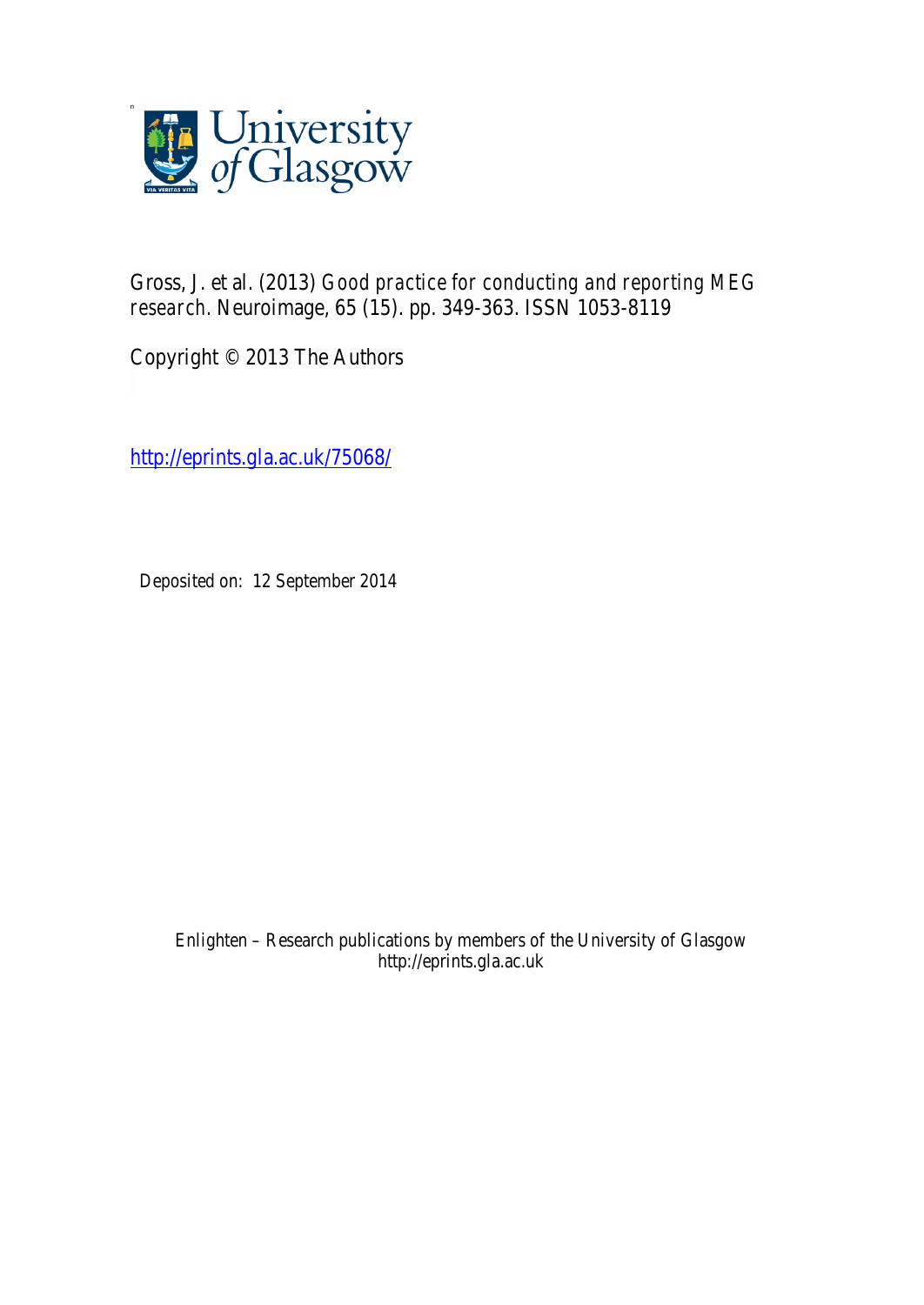Contents lists available at SciVerse ScienceDirect

# NeuroImage

journal homepage: www.elsevier.com/locate/ynimg

## Comments and Controversies

## Good practice for conducting and reporting MEG research

Joachim Gross<sup>a,\*</sup>, Sylvain Baillet <sup>b</sup>, Gareth R. Barnes <sup>c</sup>, Richard N. Henson <sup>d</sup>, Arjan Hillebrand <sup>e</sup>, Ole Jensen <sup>f</sup>, Karim Jerbi<sup>g</sup>, Vladimir Litvak<sup>c</sup>, Burkhard Maess<sup>h</sup>, Robert Oostenveld<sup>f</sup>, Lauri Parkkonen<sup>i,j</sup>, Jason R. Taylor<sup>d</sup>, Virginie van Wassenhove<sup>k, I, m</sup>, Michael Wibral <sup>n</sup>, Jan-Mathijs Schoffelen <sup>f, o</sup>

<sup>a</sup> Centre for Cognitive Neuroimaging, University of Glasgow, Glasgow, UK

- <sup>b</sup> McConnell Brain Imaging Centre, Montreal Neurological Institute, McGill University, Montreal, Canada
- <sup>c</sup> Wellcome Trust Centre for Neuroimaging, UCL Institute of Neurology, London, WC1N 3BG UK

<sup>d</sup> MRC Cognition and Brain Sciences Unit, Cambridge, UK

<sup>e</sup> Department of Clinical Neurophysiology and Magnetoencephalography Center, VU University Medical Center, Amsterdam, The Netherlands

- <sup>f</sup> Radboud University Nijmegen, Donders Institute for Brain Cognition and Behaviour, Nijmegen, The Netherlands
- <sup>g</sup> Lyon Neuroscience Research Center (CRNL), INSERM U1028, CNRS UMR5292, Lyon University, Lyon, France

h MPI for Human Cognitive and Brain Sciences, Leipzig, Germany

<sup>i</sup> Brain Research Unit, O.V. Lounasmaa laboratory, Aalto University School of Science, Espoo, Finland

<sup>j</sup> Dept. of Biomedical Engineering and Computational Science, Aalto University School of Science, Espoo, Finland

<sup>k</sup> INSERM, U992, Cognitive Neuroimaging Unit, F-91191 Gif/Yvette, France

<sup>l</sup> CEA, DSV/I2BM, NeuroSpin Center, F-91191 Gif/Yvette, France

<sup>m</sup> Univ Paris-Sud, Cognitive Neuroimaging Unit, F-91191 Gif/Yvette, France

<sup>n</sup> Brain Imaging Centre, Frankfurt, Germany

<sup>o</sup> MPI for Psycholinguistics, Nijmegen, The Netherlands

#### article info abstract

Article history: Accepted 1 October 2012 Available online 6 October 2012

Keywords: Magnetoencephalography **MEG** Acquisition Analysis Connectivity Source localization Guidelines Recommendations Reproducible research Spectral analysis

Magnetoencephalographic (MEG) recordings are a rich source of information about the neural dynamics underlying cognitive processes in the brain, with excellent temporal and good spatial resolution. In recent years there have been considerable advances in MEG hardware developments and methods. Sophisticated analysis techniques are now routinely applied and continuously improved, leading to fascinating insights into the intricate dynamics of neural processes. However, the rapidly increasing level of complexity of the different steps in a MEG study make it difficult for novices, and sometimes even for experts, to stay aware of possible limitations and caveats. Furthermore, the complexity of MEG data acquisition and data analysis requires special attention when describing MEG studies in publications, in order to facilitate interpretation and reproduction of the results. This manuscript aims at making recommendations for a number of important data acquisition and data analysis steps and suggests details that should be specified in manuscripts reporting MEG studies. These recommendations will hopefully serve as guidelines that help to strengthen the position of the MEG research community within the field of neuroscience, and may foster discussion in order to further enhance the quality and impact of MEG research.

© 2012 Elsevier Inc. Open access under [CC BY license.](http://creativecommons.org/licenses/by/3.0/)

#### Introduction

Recent methodological and technological developments in the field of magnetoencephalography (MEG) have led to a new level of sophistication for performing state-of-the-art data acquisition and analysis. Thanks to the unique features of MEG data in combination with improved analysis techniques, a steadily increasing number of researchers have realized the potential of MEG to answer neuroscientific questions. These developments pose specific challenges, both to the methods developers and to the empirical scientists. Given the breadth of expertise required (time-resolved paradigm designs, multidimensional time series analysis, source reconstruction, statistical analysis, etc.), even experienced researchers in the field may find it difficult to keep up with new developments. New methods and technologies may have been introduced without rigorous testing, validation and comparison with existing techniques. In addition, the level of experience and the sophistication of data acquisition and analysis are highly variable, not only within but especially between groups, and there is often little room left for exchange of data, ideas and people across the MEG community.





<sup>⁎</sup> Corresponding author at: Centre for Cognitive Neuroimaging (CCNi), Institute of Neuroscience and Psychology, College of Medical, Veterinary and Life Sciences, University of Glasgow, 58 Hillhead Street, G12 8QB. Fax: +44 141 330 3947/5086.

E-mail address: [Joachim.Gross@glasgow.ac.uk](mailto:Joachim.Gross@glasgow.ac.uk) (J. Gross).

<sup>1053-8119 © 2012</sup> Elsevier Inc. Open access under [CC BY license.](http://creativecommons.org/licenses/by/3.0/)<http://dx.doi.org/10.1016/j.neuroimage.2012.10.001>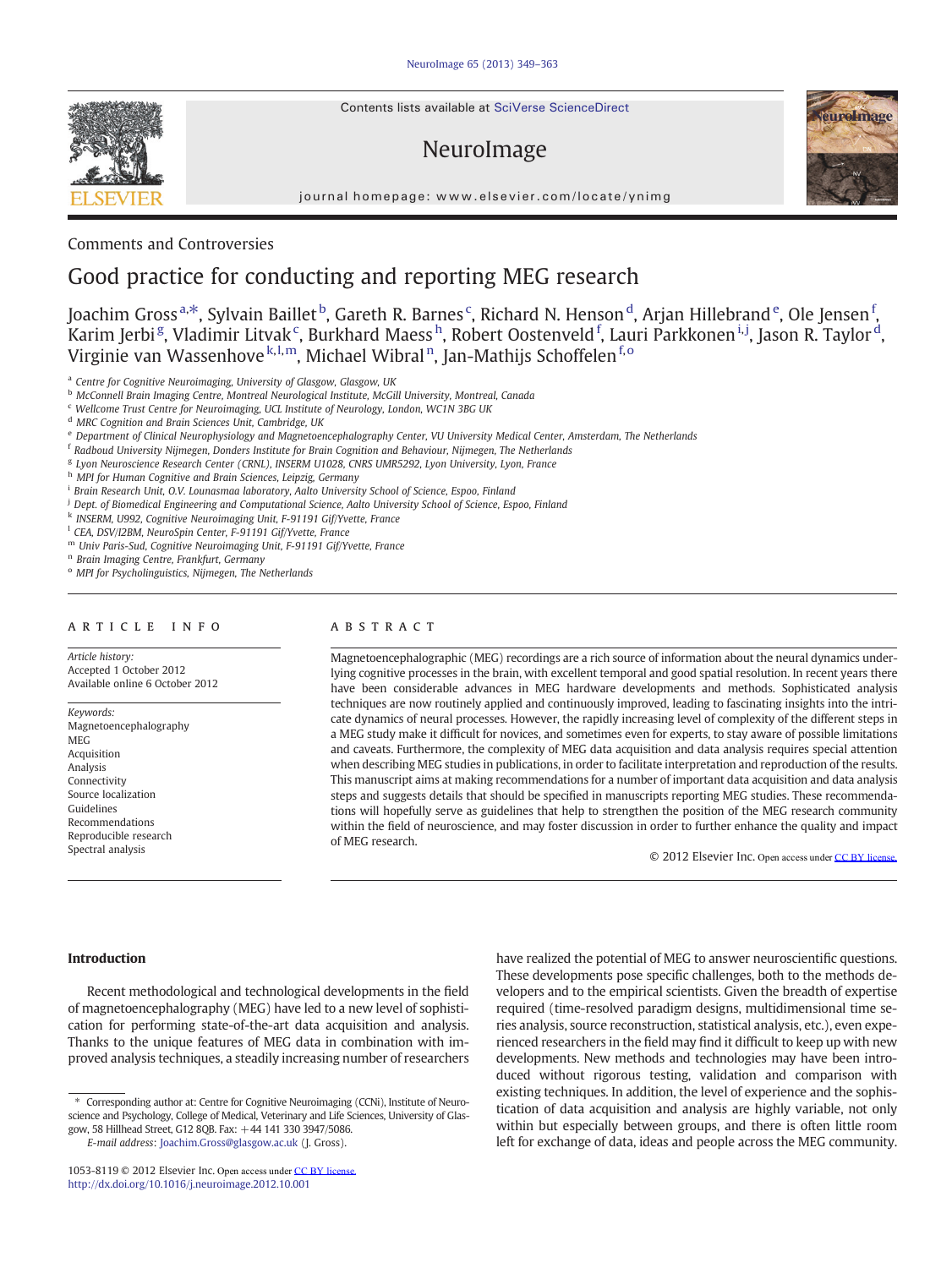<span id="page-2-0"></span>Similar procedures are often developed several times independently in different labs (or even in the same lab); sometimes with little awareness of existing procedures/toolboxes.

We realize a genuine need for the development of good-practice guidelines, the implementation of validated analysis pipelines and the sharing of practical knowledge across the MEG community. Such an endeavor could have several dimensions: documentation of best practice (recommended procedures for a certain type of analysis), quality control (how to ascertain that the analysis step was successful/meaningful), reproducible research (how to ascertain that the result of an analysis can be reproduced by the same or another researcher), report of results (recommendations for reporting MEG analysis and results suitable for peer-reviewed publications), and dissemination of source code implementing recommended analysis pipelines.

Achieving these goals requires substantial contributions from the MEG community, but we believe that the benefits are manifold: First, contributions to this concerted development, rather than isolated efforts, are more likely to bring long-term benefits. Second, contributions from multiple groups are likely to be synergistic, and avoid redundant efforts. Third, a concerted effort will foster development of the entire field by consistently raising the standards of MEG research. Fourth, the reproducibility of research will be facilitated. Fifth, a community consensus will enable a more unified presentation of the MEG community to other areas in neuroscience in general, and neuroimaging in particular. Sixth, it will help novices in the field to become productive in their MEG research more rapidly. Seventh, it will facilitate training and sharing of expertise and knowledge in the field.

Here, we take the first step<sup>1</sup> in this direction and propose research guidelines for the acquisition and analysis of MEG data. These guidelines are intended to be taken as general recommendations and to provide a basis for further discussion and improvement by the entire MEG community. These recommendations may be useful as a guide for those new to the field of MEG by providing the novice with information and references to guide them through their initial MEG data recording and analysis (see, for example, recent guidelines for fMRI by [Poldrack et](#page-15-0) [al., 2008](#page-15-0)). In addition, they may serve as a basis for ongoing discussions and improvements of 'best practice' for MEG data acquisition and analysis. The paper also highlights common pitfalls, specific to MEG, which may confound the interpretation of results.

For the sake of clarity and conciseness, the methods are not described in detail and the interested reader is referred to more specific publications instead. Two publications are of more general relevance across the different sections of the paper. First, a recent textbook provides a comprehensive overview of the field ([Hansen et al., 2010\)](#page-14-0) and is recommended reading material. It differs in scope from this publication because it does not intend to provide concise guidelines or recommendations. Second, guidelines for using event-related potentials have been suggested [\(Picton et al., 2000](#page-15-0)). Several sections of this earlier paper are relevant to MEG researchers as well. Picton et al. cover topics related to experimental design, informed consent, etc. that are not repeated here. Similarly, sections related to filtering, artifact removal and averaging are partly relevant for MEG analysis as well. Overall, the present article is complementary to Picton et al.'s EEG guidelines, in that it focuses on MEG-specific aspects with several additional sections such as spectral analysis, source reconstruction, connectivity analysis and statistics.

This manuscript does not give recommendations related to hardware, software, data handling, participant questionnaires, or consent forms. It is also not meant as a recommendation to perform MEG analysis with all the stages described here or as an endorsement of a specific analysis (for example the analysis of event-related fields may not be meaningful for some data). The manuscript rather covers the most common analysis stages and the researcher must decide on the suitability of each stage for the respective project or may employ a different analysis not described here. In addition, these guidelines are intended for basic research, not clinical applications: timely with the present initiative, the American Clinical MEG Society has recently published the first set of guidelines for clinical MEG [\(Burgess et al., 2011](#page-14-0)).

The paper is divided into seven sections, each of which represents a separate stage in the data collection and analysis process. It begins with data acquisition and is followed by different analysis steps: data preprocessing, analysis of event-related fields, spectral analysis, source reconstruction, connectivity analysis and statistics. Each section provides a general background of the topic and concludes with two sub-sections: recommendations and caveats, and suggestions for reporting results in peer-reviewed publications.

#### Data acquisition

#### Background

Data acquisition is a critical component of a MEG study as it affects data quality directly. To ensure optimal data quality, the following elements need to be taken into account:

- Operating status of the system and set-up (sufficient helium level, optimum calibration/tuning of the sensors, proper functioning of the interference suppression system including magnetic shielding, sufficiently low ambient magnetic interference level).
- Preparation of the participant (removal of magnetic materials that may distort the measurements), explaining the task and giving instructions to avoid movements, eye-blinks and eye movements during the trials.
- Experimental design (e.g., allowing for sufficient number of data trials after rejection of artifacts).
- General acquisition setup (sufficiently high sampling rate and filter pass-band, recording of supplementary data such as electrooculogram (EOG), electrocardiogram (ECG), electromyogram (EMG), eyetracking, digitized head shape).

The following section describes recommended procedures falling into these four categories, to optimize data quality directly or to improve performance of subsequent analysis steps such as source estimation.

#### Recommendations and caveats

- Before the participant enters the MEG laboratory: We recommend that the condition of the MEG system is recorded by performing an "empty room" recording of about 2 minute duration before and after the experiment. These records are snapshots of the noise level (and their changes) at the time of measurement, allowing for the identification of problems with the system. We suggest simple spectral analysis and storage of original data and spectra for later comparison. These datasets allow monitoring the noise level and system status over longer periods of time. Tuning of individual sensors may be required for optimal performance. A log book is helpful to record and communicate the status of sensors and the system in general.
- Subject preparation: Simultaneous acquisition of EOG (horizontal and vertical) and ECG is recommended for several reasons:
- Eye movements/blinks may be induced by experimental conditions, task and instructions in a non-trivial way [\(Picton et al., 2000](#page-15-0)). Recording the EOG allows for comparison of eye movements/blinks between conditions (see the section on [Data preprocessing\)](#page-4-0).
- The magnetic field generated by the heart is several orders of magnitude stronger than the field generated by the brain and may contribute as a strong source of artifacts to the data recorded at the MEG sensors. ECG components in the data may have a detrimental effect on source reconstruction and confound the interpretation of connectivity estimates.
- The complex spatio-temporal profile of the QRS-complex may lead

 $1$  We envisage updates of this document based on comments from the community. Further information will be provided on <http://www.megcommunity.org>.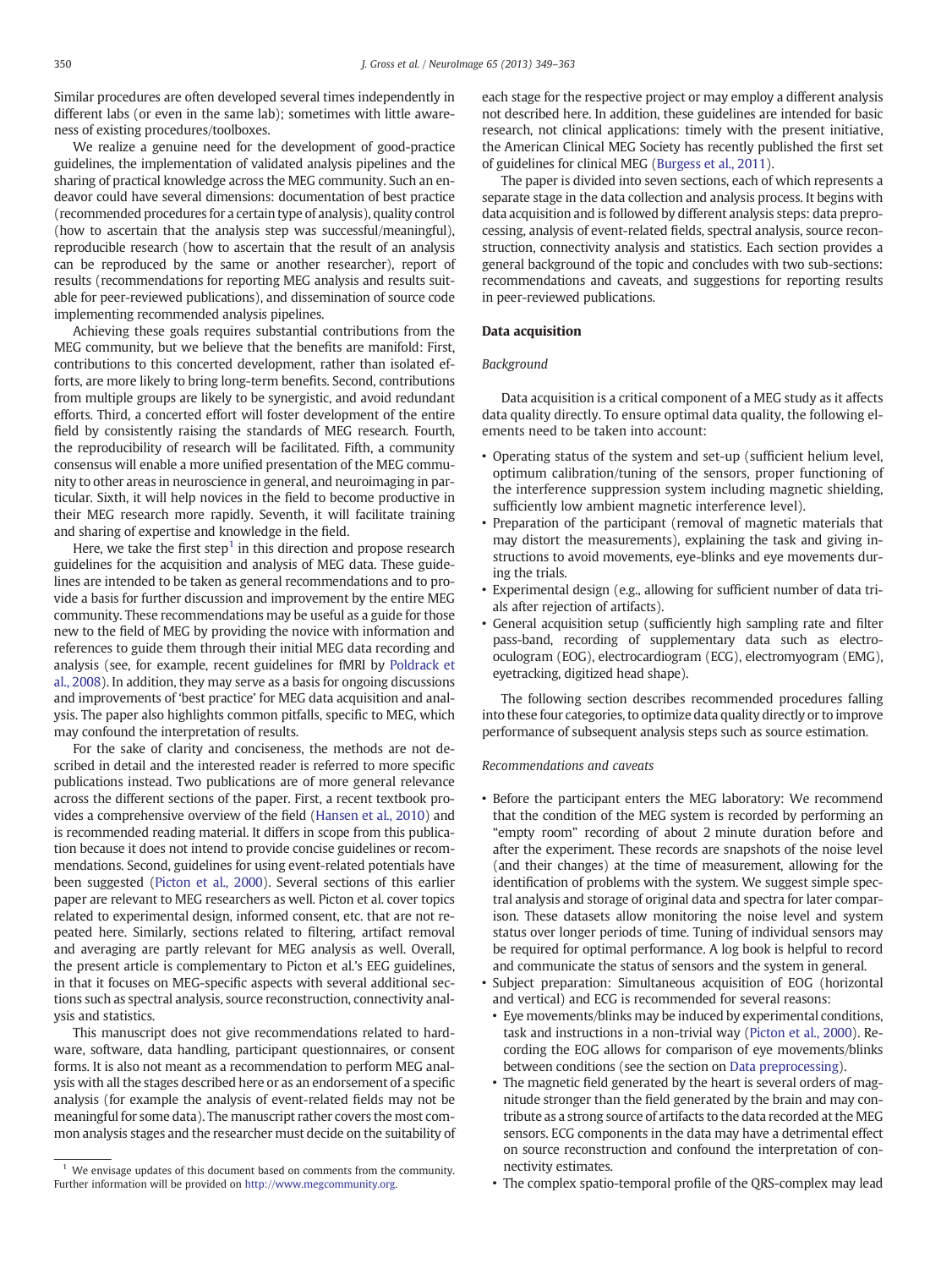to spurious (i.e. not brain-related) cross-frequency coupling in the data.

- In general, both EOG and ECG components can have a detrimental effect on single trial analysis (e.g. by affecting single trial phase and amplitude estimates to a variable degree at different frequencies).
- EOG/ECG signals facilitate artifact rejection and correction by acting as references.
- In certain situations especially when investigating gamma-band activity, or during experiments involving limb/jaw movements it may be advisable to record muscle activity e.g. from neck or jaw muscles with additional surface electrodes since muscle activity shows as high-frequency signals in the MEG recording [\(Whitham et al.,](#page-15-0) [2007\)](#page-15-0). Similarly, such activity may lead to erroneous interpretations of source reconstructions.
- Identifying unsuitable participants: Suitability of the participant for MEG studies can be tested using the following procedure. The subject is placed under the MEG helmet and is asked to perform a few simple tasks while the operator observes the MEG real-time display: series of deep breaths for about 5 to 10 s, eye blinking when prompted by the MEG operator, opening and closing the mouth about once per second, also when prompted. Large signals associated with these tasks would indicate likely contamination of the subsequent MEG recording. The reader is referred to <http://www.megcommunity.org> for additional information such as instructions or questionnaires regarding subject preparation and instruction to minimize sources of artifacts. Degaussing techniques may be used, with reasonable chances of success, to reduce magnetization of dental work and other sources of magnetic interference.
- Placement of head localization coils and head digitization: It is recommended to attach coils on parts of the participant's head that are well covered by the sensors. Strictly symmetric coil positions should be avoided as they could create problems for automatic localization of the coils. Also, when a digitizer is available, the digitization of the head shape is recommended because this allows for an improved coregistration with an individual or standard anatomical MRI by means of surface based alignment ([Whalen et al., 2008](#page-15-0)). Digitization should cover the whole scalp including points that mark the edges of the nose and/or chin, as this improves surface-based registration accuracy. Movements of the participant during digitization may compromise the quality of the head shape and the coregistration and hence should be avoided. If possible, the digitization procedure should be performed at a distance from large metal objects as these may affect the accuracy of the digitization.
- Positioning of the participant under the dewar: It is recommended to position participants as close as possible to the MEG sensors (e.g. by lowering the dewar or raising the chair until the head is in contact with the surface of the helmet). Moreover, making sure that the position of the subject's head is left–right symmetric and that it is not tilted around the anterior–posterior axis facilitates subsequent alignment of sensor-level data across subjects. It is advisable that the back of the subject's head rests either directly against the dewar or on a thin cushion on the helmet surface, depending on the desired head position for the study and the size of the subject's head. If possible, software which shows the head position with respect to the dewar immediately after activation of head localization coils should be used to ensure correct positioning. Additional mechanical head support can be provided to minimize head movements during the experiment; such movements are detrimental to data quality. If possible, head position should be recorded continuously to allow for offline control or correction of data but even then head movements should be minimized. Empirical evidence from online head position recordings suggests that on average the largest head movements occur downward within the first few minutes of the recording. To minimize this effect, it may be useful to provide arm support with a laptop table or armrests and to have the participant seated under the dewar for a few minutes before the

experiment starts. This time can be used to attach peripheral electrodes, instruct the participant or have him/her complete training trials. Alternatively, recordings can be performed in supine position, which can be more comfortable for prolonged recording sessions, except when EEG is recorded simultaneously as occipital electrodes may cause discomfort.

- It is advisable to perform at least 2 minute 'resting state' recordings before and after the experiment with the subject fully prepared and positioned in the MEG system and all required equipment (microphone, camera, projector, etc.) switched on. This is valuable baseline data in the absence of stimulation and can also be useful to identify more subtle stimulation artifacts on the MEG signal.
- Data acquisition: The usual configuration is to have an anti-aliasing (low-pass) filter cut-off at 1/3 or 1/4 of the sampling frequency. Therefore, as a rule of thumb, the sampling frequency should be 3–4 times higher than the highest frequency of interest. When in doubt, always use a higher sampling rate. It is recommended to compute and display online averages and to monitor real-time display so that data quality can be assessed already during the recording; movement of the subject, declining vigilance, slipping attention, sudden environmental magnetic interference, for example, may significantly deteriorate the data.
- Anatomical MRIs: The acquisition of individual anatomical MRIs of participants in MEG studies is desirable if source localization is part of the planned analysis. Reasons for this include:
	- Individual surface-based volume conductor models can be constructed from the anatomical MRI, for example, by segmenting one or more surfaces associated with a marked change in conductivity (e.g., skin–skull or skull–CSF boundaries [Wolters et al.,](#page-15-0) [2006](#page-15-0)).
	- Individual anatomical MRIs can be used for (non-)linear transformation to a standardized MRI space (e.g., MNI, Talairach), to facilitate group statistics (see [Statistics](#page-11-0) section).
	- Estimated source currents can be constrained to a cortical surface (see Source localization section), which can be approximated by a tessellated mesh of the gray-matter or white–gray matter interface obtained from a segmentation of the MRI ([Fischl et al., 2001\)](#page-14-0). A simpler alternative that may be sufficient in some circumstances is to warp a template cortical mesh to each participant's brain, based on the inverse of the normalization transformation ([Mattout et al.,](#page-15-0) [2007\)](#page-15-0).
	- Individual anatomical MRIs can be used for more accurate coregistration of the functional information from MEG with anatomical information from MRI using surface-based alignment.
	- It can be helpful to place a small marker with high MRI contrast (e.g., Vitamin–E capsule) on the participants head before the MRI scan to unambiguously differentiate left from right later in the MRI slices. Use of a high-resolution (e.g.  $1 \times 1 \times 1$  mm) T1-weighted MRI volume (e.g. MPRAGE) is recommended, though for separation of skull–scalp boundaries (for more accurate forward modeling; see later), an additional PD-weighted image, derived, e.g., from a multi-echo FLASH sequence, can be helpful.
	- If an anatomical MRI cannot be obtained for each participant, it is recommended to digitize the individual head shape accurately. This shape can be used instead of the individual MRI to approximately align the subject's head to a template head [\(Holliday et al.,](#page-14-0) [2003\)](#page-14-0) to allow for averaging across subjects. The scalp points may also be used to warp a full, template MRI volume to the individual head shape [\(Darvas et al., 2006\)](#page-14-0). Yet, MRI-based alignment to a standard brain is more accurate as it takes intracranial structures into account (e.g. brain, ventricles).

Whichever coregistration method is used, visual inspection of the alignment is highly recommended. Wrong or inaccurate definition of the landmarks (e.g. swapping left and right preauricular points) leads to incorrect results and affects subsequent source modeling. Similarly,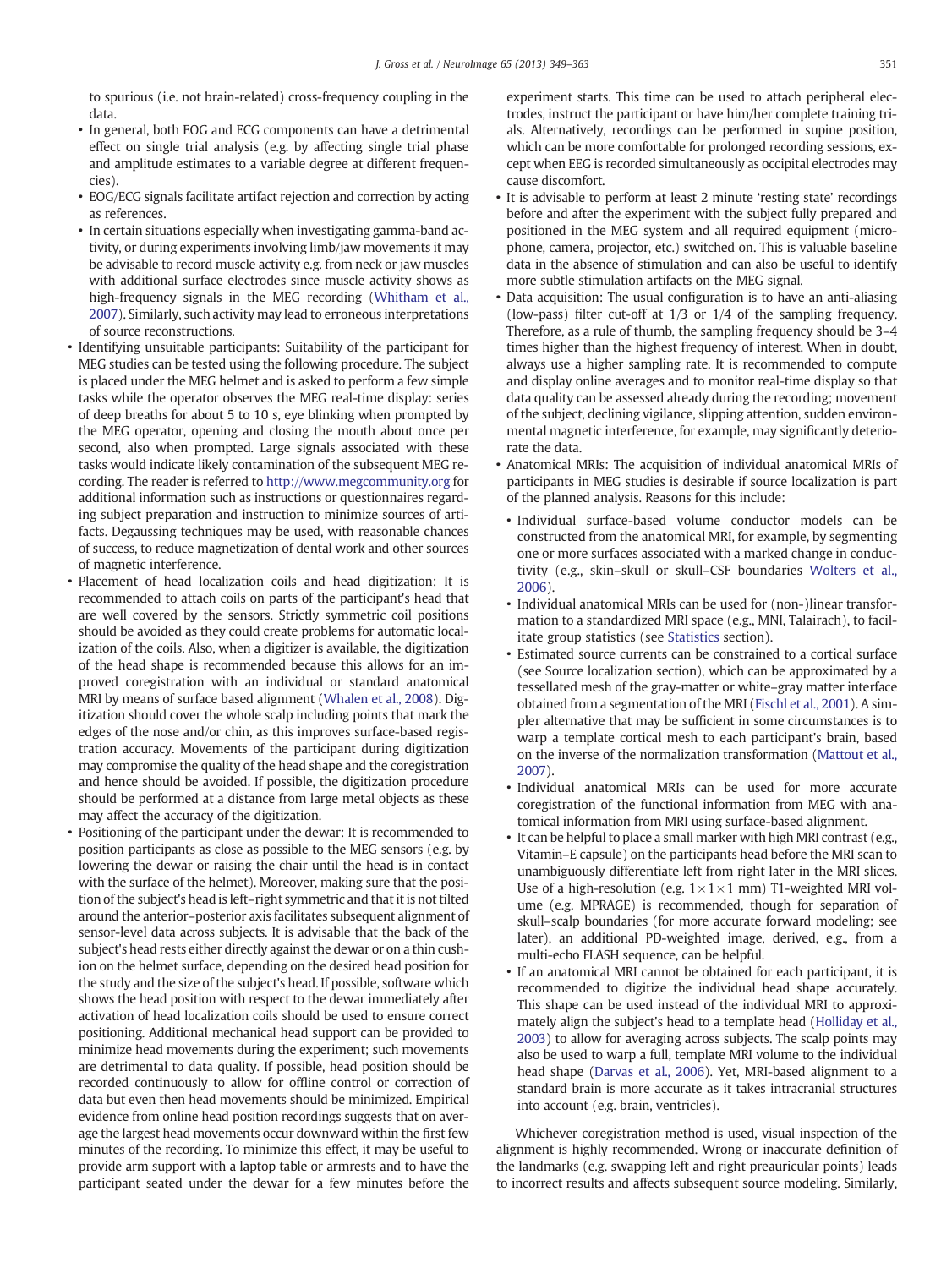<span id="page-4-0"></span>automatic surface based alignment procedures may show small numerical errors despite obvious misalignments. Accuracy of MEG–MRI registration is important as head models are often based on the anatomical MRI and coregistration errors can therefore propagate into the head model and lead-field computations, which ultimately affects the accuracy of source reconstructions.

Finally, it is preferred that individual MRIs are acquired after the MEG session, as MRI scanning may often lead to a considerable increase of 'magnetic noise' from the participant and may negatively affect MEG data quality. The time constant for dissipation of this noise is unknown but empirical evidence suggests that negative effects on MEG data quality have typically disappeared within 3 days after a MRI scan.

### Reporting

The following is a checklist for the details that should be reported in a scientific publication. Again, we focus on MEG-specific aspects and assume that authors follow general scientific standards for reporting details about participants (recruitment, gender, age, etc.), informed consent, ethics, experimental procedures, etc. (see also [Picton et al.,](#page-15-0) [2000\)](#page-15-0).

- Preparation of subjects (use of non-magnetic clothes, questionnaire to exclude metal artifacts).
- The essence of the instructions to and possible debriefing of subjects.
- MEG: system (vendor, model, version of the acquisition software) and sensor type(s), sampling frequency and pass-band (cut-off frequencies of the acquisition filters).
- MRI: system (vendor, model) and sequence, voxel size.
- EOG/ECG/EMG: type, number, position and impedance of electrodes, type of the amplifier.
- Head shape: system used for the digitization of the head shape.
- Head movements: Were head movements recorded? What was the maximum movement? If continuous recording is not available, the maximum difference between head positions before and after the run should be stated.
- Position of the participant: Was the participant in seated or supine position? How was the head of the participant positioned in the MEG helmet?
- For external stimulation and recording devices: State delays with respect to MEG triggers. For example a photodiode can be used to determine visual stimulus onset. Were the data corrected for the delay? Coregistration: Describe the coregistration procedure. Were individual anatomical MRIs used?

In case of surface-based matching, the typical number of digitized points should be stated, the optimization algorithm and its adjustable parameters, and a performance measure describing the goodness of fit.

#### Data preprocessing

#### Background

The main aim of this analysis step is the removal of unwanted data components that contaminate the signals. Although careful preparation and instruction of participants can greatly reduce artifacts, the data are typically contaminated with various interference components unrelated to brain activity. These components can degrade the accuracy of subsequent analyses and therefore the importance of appropriate preprocessing and artifact handling can hardly be overestimated. In general, artifacts can be classified into three categories:

- System related artifacts, due to SQUID jumps, noisy, broken or saturated sensors.
- External artifacts, arising from generators of magnetic fields outside the human body such as magnetic noise from power lines and other environmental noise sources (elevators, air conditioners, nearby

traffic, mechanical vibrations transmitted to the shielded room).

• Physiological artifacts, caused by eye movements, eye blinks, cardiac and muscular activity, and head movements. The movement of magnetic objects or particles attached or implanted to the body may give rise to artifacts (e.g. eye make-up, hair spray, magnetized dental fillings).

Two general strategies are available for dealing with artifacts. First, one may simply identify data segments contaminated by artifacts through visual inspection, by means of an automatic detection procedure or a combination thereof. Subsequently, the contaminated data segments are excluded from further analysis. The second strategy uses signal-processing techniques to reduce artifact components that are not caused by brain activity while preserving signals originating from the brain. These artifact correction methods mostly make use of linear transformations or regression techniques applied to the sensor data [\(Ille et al., 2002; Parra et al., 2005; Schlögl et al., 2007; Wallstrom et](#page-14-0) [al., 2004\)](#page-14-0). Linear transformations [\(Gross and Ioannides, 1999\)](#page-14-0) can be obtained from principal component analysis (PCA), independent component analysis (ICA) ([Barbati et al., 2004; Ille et al., 2002; Jung et al.,](#page-14-0) [2000; Makeig et al., 1996; Onton and Makeig, 2006; Parra et al., 2005;](#page-14-0) [Rong and Contreras-Vidal, 2006; Vigario, 1997\)](#page-14-0), through signal space projection (SSP) [\(Uusitalo and Ilmoniemi, 1997\)](#page-15-0) or signal space separation (SSS) [\(Taulu and Simola, 2006; Taulu et al., 2004\)](#page-15-0). The applicability of PCA, ICA and regression techniques relies on the assumption that the spatial topographies of the artifacts are stable across time, and that these spatial signatures can be described with a limited number of spatial components. SSS is implemented in Elekta MEG systems but could in principle be extended to all MEG instruments. Some MEG systems (CTF/VSM, 4D Neuroimaging and Yokogawa systems) record environmental magnetic noise from distant magnetic sources using an array of reference sensors. These additional signals can be used as regressors for cleaning the main MEG sensors using signal processing techniques similar to adaptive filtering. Some systems also provide the opportunity to use the signals from the reference sensors in order to create higherorder synthetic gradiometers with improved signal-to-noise ratio (SNR).

#### Recommendations and caveats

To the best of our knowledge, the respective performances of all different artifact correction methods have not been compared comprehensively (but see [Wallstrom et al., 2004; Parra et al., 2005; Ille et al.,](#page-15-0) [2002\)](#page-15-0). Consequently, our recommendations are based on the available literature and empirical evidence from the authors. Whenever possible, we recommend a procedure to validate the performance of an artifact correction step. In this section recommendations are sorted from strong to weak based on available evidence.

- Visual inspection of data is highly recommended for the identification of artifacts and for checking the accuracy of artifact correction methods. The identification of periodic artifacts (cardiac artifacts, line interference) can be improved by inspection of power spectra. However, note that the (often subjective) criteria used for visual inspection must be explained as formally as possible, so that the analysis can be reproduced.
- Dealing with system-related artifacts:
- It is mandatory to reject flat and very noisy channels before proceeding to the next analysis step. Sensor-based analysis (especially if group analysis is intended) will likely benefit from interpolation of noisy/bad sensors to ensure the same number of sensors across participants; see e.g. ([Knösche, 2002; Medvedovsky et al., 2007;](#page-14-0) [Taulu et al., 2004\)](#page-14-0). Validation: Topographies with bad channels excluded should be compared with interpolated topographies. Data epochs contaminated by SQUID jumps should either be removed, or the corresponding sensors interpolated if jumps occur frequently.
- Line interference can be reduced by fitting and subtracting sine and cosine functions [\(Mitra and Pesaran, 1999\)](#page-15-0) at the line frequency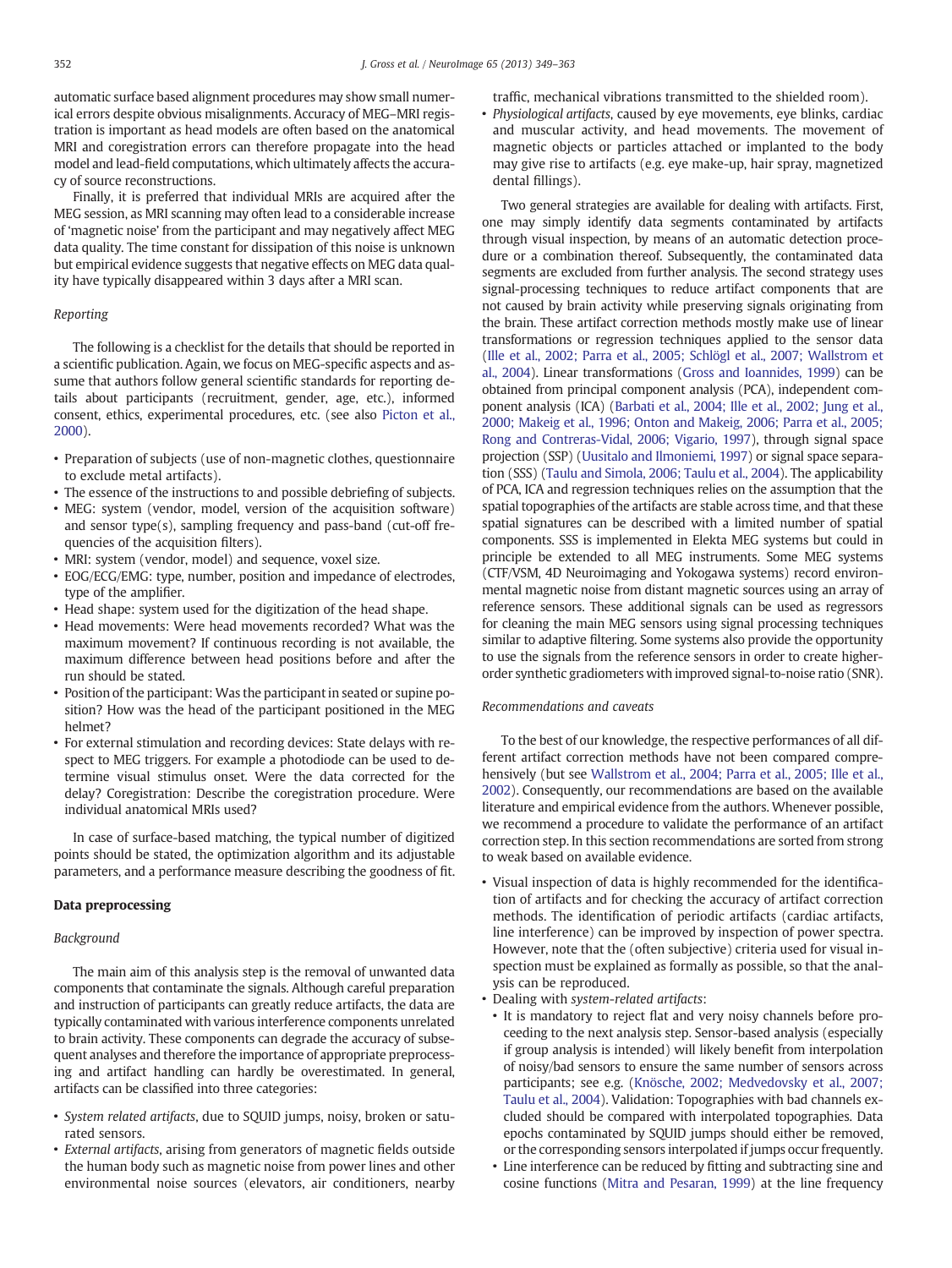and its harmonics, or with ICA [\(Barbati et al., 2004\)](#page-14-0). Consider using a comb filter or a series of notch filters when the amplitude of the noise is not sufficiently stable over the time window of interest (making the artifact slightly broader in frequency domain). Validation: Visual inspection or quantification of the attained attenuation at the line frequency and its harmonics; the required power spectra should be estimated from at least 30 s of data.

- Correcting for physiological artifacts:
	- The artifact correction techniques briefly described above can be used to suppress EOG/ECG artifacts. If external signals have been recorded (EOG, ECG, EMG), the identification of artifactual components may be facilitated. The extra signals (EOG, EMG, ECG) should also be subjected to the same analysis as the MEG signals (e.g. averaging or time-frequency estimation) to ensure that allegedly relevant cognitive components in the MEG signal are not also evident in the peripheral recordings ([Picton et al., 2000](#page-15-0)). Validation: MEG signals before and after artifact correction should be compared. For example, the average of data segments time-locked to the external artifact before and after component removal can be compared to validate that the artifact was removed successfully. In addition, the average of data segments time-locked to the stimulus before and after component removal can be compared to ensure that artifact correction did not affect previously uncontaminated data.
	- Correcting for head movements: modern MEG systems can continuously monitor the head position (see [Data acquisition](#page-2-0) section). Subsequent correction of MEG signals is possible using an inverse– forward projection ([Knösche, 2002\)](#page-14-0) or SSS ([Medvedovsky et al.,](#page-15-0) [2007; Taulu and Simola, 2006; Taulu et al., 2004](#page-15-0)). Validation: These methods may be unstable especially in the presence of large movements in the order of several centimeters and they may modify the MEG signals in a drastic way. Therefore signals before and after movement correction should be compared.
- Rejection of artifacts using automatic or semi-automatic methods, or based on visual inspection:
	- Semi-automatic methods are preferred, because it is often difficult to ensure robust performance for completely automatic artifact rejection methods.
	- Any artifact rejection method may lead to unequal number of trials across experimental conditions. This leads to bias in the estimation of some measures across trials, such as some connectivity measures (see [Connectivity analysis](#page-10-0) section), in which case one could randomly select the same number of trials from each condition. Such equalization of the number of trials may not be necessary for other metrics such as the mean amplitude across trials in ERFs, for which parametric statistical methods exist to accommodate different numbers of trials and for which removing trials would only reduce statistical power.
- Even if physiological artifact correction (as described above) is used, some trials may need to be rejected if, for example, a blink or eye movement occurs during presentation of a brief visual stimulus, precluding or adversely affecting its perception.
- The order of the steps is important. For example, SQUID jump artifacts will affect the performance of ICA or PCA methods due to the large variance of these jumps. In general, the following order is advisable:
	- Removal of system-related artifacts. This step is independent of other steps and should be performed first. Noisy channels or squid jumps compromise the outcome of PCA, ICA and regression based methods, and also affects the application of digital filters (ringing).
	- Removal of line noise.
	- Removal of environmental noise. ICA, PCA, regression-based methods or SSS can be applied to remove environmental noise.
	- Removal of physiological artifacts. In this step, EOG or ECG artifacts are removed.
- The removal of spatial components or subtraction of weighted reference signals from the data using subspace projection or regression

techniques also needs to be taken into account in the forward model when subsequent source reconstruction is intended.

- Low-frequency modulations in the MEG signal across many channels can be caused by breathing-related artifacts (e.g. if participants do not wear MEG-compatible clothes). It can be attenuated using a high-pass filter applied to the raw, continuous recordings (about 1 Hz cut-off frequency).
- Stimulation devices, particularly electric nerve stimulators, can cause spike-like artifacts. Filtering these artifacts may yield signals that may be interpreted erroneously as 'stimulus-induced oscillations' or evoked components. Consider either applying a PCA event-related correction, or, if the artifact occurs before the expected brain response, cut out the contaminated segment and interpolate the omitted samples.
- Artifacts may have frequency components that fall within the range of physiologically relevant bands. Muscle artifacts (for example, from neck or jaw muscles) appear in the MEG signal as high-frequency oscillatory bursts.

#### Reporting

- The method section describing the preprocessing of an MEG study should not only describe all parameters related to the respective preprocessing steps but also the order in which these steps were carried out.
- State the number of bad MEG sensors that were excluded during acquisition or analysis. Were the signals of bad sensors interpolated?
- For all filters, indicate the type of the filter, filter order, cut-off frequencies and direction of filter application (forward, backward, both).
- For ICA, describe the ICA algorithm, the input data to ICA, the number of components that were estimated, the number of components that were excluded and criteria for selecting these components.
- State the number of clean trials or data segments used for subsequent analysis.
- If trials or data segments were rejected, especially if based on visual inspection, describe fully the criteria for rejection ([Picton et al., 2000](#page-15-0)).
- Indicate whether and which head movement compensation algorithm was applied.
- For adaptive interference suppression methods, such as the temporal extension of SSS ([Taulu and Simola, 2006\)](#page-15-0), indicate the relevant parameters. For tSSS, those parameters would be the duration of the correlation window and the correlation limit.

#### Analysis of event-related fields

#### Background

An enduring tradition of MEG signal analysis – inherited from decades of EEG research – is to analyze brain responses that are evoked by a stimulus or an action, by averaging the data about each event – defined as an epoch – across trials. The underlying assumption is that there are consistent brain responses time-locked and 'phase-locked' to a specific event (e.g., a motor act or a presentation of a stimulus). Hence, it is straightforward to increase the signal-to-noise ratio of these responses by averaging epochs across trials, under the assumption that the rest of the data is uncorrelated noise, i.e., inconsistent in time or phase with respect to the event of interest. This simple practice has permitted a vast amount of research using so-called event-related potentials (ERP) in EEG, or event-related fields (ERF) in MEG [\(Handy,](#page-14-0) [2005; Niedermeyer and Silva, 2004\)](#page-14-0).

Once averaging has been completed, several measures can be taken on ERP/ERF deflections. Responses are defined as waveform elements that have a significant amplitude with respect to the baseline of the recordings, and they may be characterized in terms of e.g., relative latency, topography, amplitude and duration with respect to a baseline or a specific test condition. Once again, the ERF literature is immense and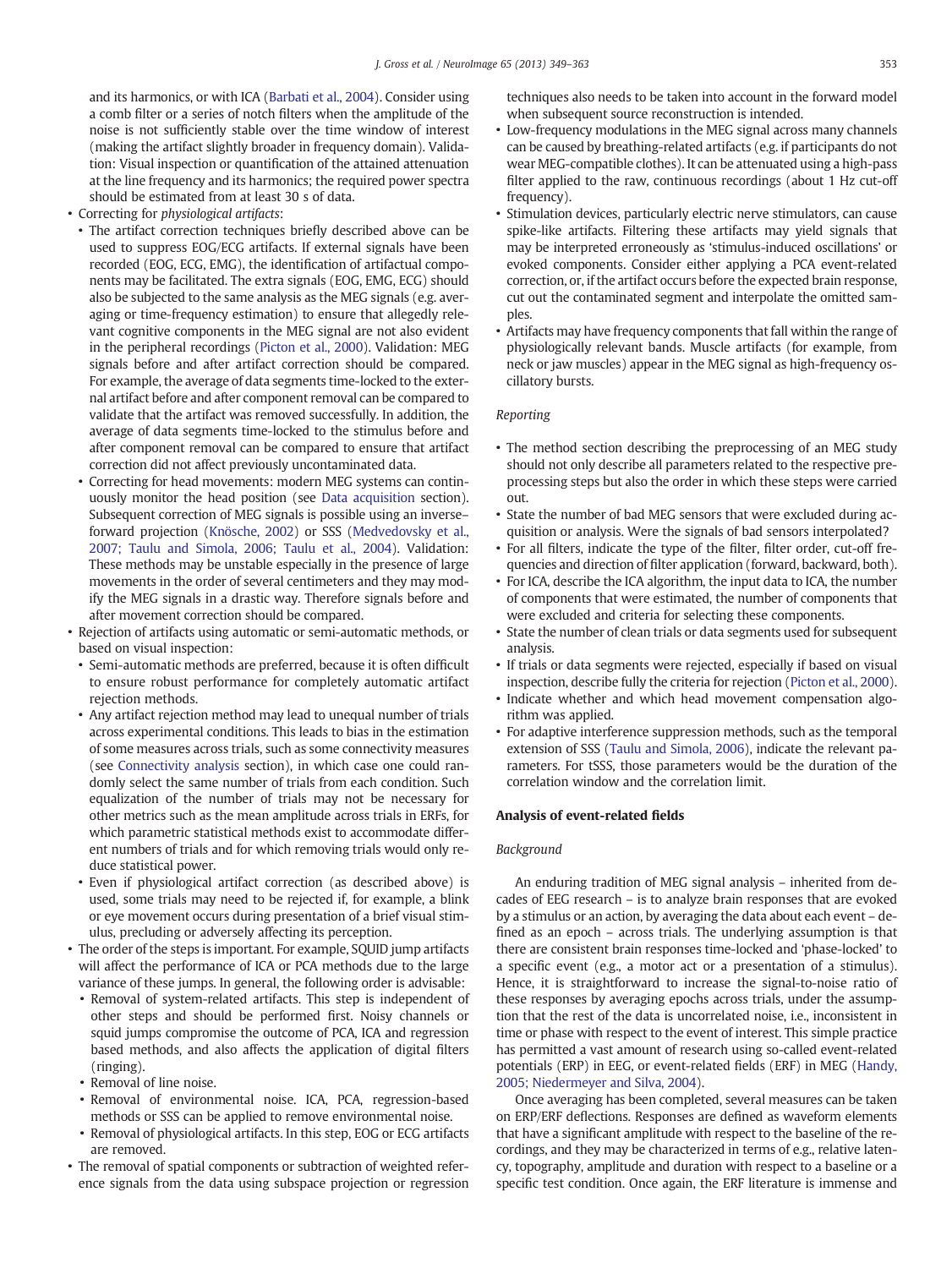cannot be summarized here. Multiple reviews and textbooks are available and describe in great detail the specificity and sensitivity of event-related components [\(Hansen et al., 2010\)](#page-14-0).

It should be noted that the traditional model underlying trial averaging that discards all ongoing background activity as noise is no longer tenable in the light of recent research. A large number of studies have demonstrated that the phase and amplitude of ongoing brain activity at the time of stimulus presentation significantly affects behavior [\(Laskaris et al., 2003; Mathewson et al., 2009; Ploner et al., 2006;](#page-14-0) [Romei et al., 2012; van Dijk et al., 2008](#page-14-0)). Indeed, a recent TMS-EEG study provides evidence for a causal relation between ongoing brain oscillations and behavior [\(Thut et al., 2011](#page-15-0)). Our analysis and interpretation of MEG results should acknowledge the fact that brain responses are not simply driven by sensory input but rather that sensory input interacts with the dynamically changing state of the brain (partly reflected in ongoing activity) in a complex manner ([Buzsaki, 2007\)](#page-14-0). Some tools for this type of (single-trial) analysis exist already [\(Laskaris et al., 2004; Makeig et al., 2004; Pernet et al., 2011; Schyns](#page-14-0) [et al., 2011\)](#page-14-0). However, trial averaging is still more common than single-trial analysis; thus we discuss it in the following subsections but expect to see a stronger focus on single-trial analysis in future versions of this or similar documents. That said, averaging produces robust and repeatable signals of high SNR that have a proven clinical utility (for example the pre-surgical localization of sensory cortex).

#### Recommendations and caveats

- Minimum number of trials: As with most experimental effects in neuroscience, there is inter-trial and inter-subject variability in the amplitude and latency of MEG responses. Even typical responses from the visual and auditory systems may be largely attenuated or even absent in some individuals. The early  $($  < 20 ms) sensory responses are typically tightly phase-locked to the stimulus but require a larger number of trials than later event-related components due to their small amplitude. For instance, auditory brainstem responses can be detected with MEG however, as many as 16,000 trials were required in a study by [Parkkonen et al. \(2009\).](#page-15-0) Mid-latency responses (20–200 ms) are usually considered to be phase-locked to stimulation and are efficiently revealed by epoch-averaging although even single-trial responses can be detectable. Long-latency responses (>200 ms) are thought to reflect higher-order cognitive processes and these responses are more prone to inter-trial and inter-subject variability. The later responses are usually longer-lasting and averaging further emphasizes the long duration due to the variation of the latency of single responses. Time–frequency (TF) decomposition techniques help reveal induced modulations of oscillatory activity that may accompany evoked responses. Although computation of TF-decompositions requires considerably more effort, they provide valuable complementary information to the ERF approach (see next section). Theoretically, if brain responses were perfectly time- and phase-locked to the stimulus on top of additive Gaussian noise, signal averaging would enhance the SNR in proportion to the square root of the number of trials. We recommend investigating the stability of the obtained brain responses using randomization techniques such as jackknife and bootstrap methods [\(Darvas et al., 2005; Graimann et al., 2002; Pernet et al.,](#page-14-0) [2011](#page-14-0)). Overall, the number of trials required to reveal effects of interest is a trade-off between a minimum that depends on the physiology of the brain regions involved (e.g., in terms of cell density, cell types and locations; see [Attal et al. \(2009\)](#page-14-0) for a modeling perspective on this question) and a maximum that depends on how long participants can perform the task at the required performance level, maintaining a stable head position and avoiding eye blinks, etc.
- Inter-stimulus intervals (ISI): It is often advisable to introduce a random element into the ISI in event-related paradigms. One reason is to reduce effects of expectancy on evoked responses; anticipating the upcoming stimulus is known to modulate brain activity [\(Clementz et](#page-14-0)

[al., 2002; Mnatsakanian and Tarkka, 2002](#page-14-0)). However, in cases where predicting the stimulus type rather than its onset time matters, such temporal expectancy effects may not be important. A second reason for having random jitter in the ISI is to avoid aliasing or accumulation of periodic interference (such as line noise) in the average: by jittering the ISI over an interval of  $\sim 1/f$ , one can suppress non-phase-locked oscillations below frequency f. Note also that too short ISIs may lead to superposition of evoked responses from consecutive trials, which is desirable only when investigating steady-state responses (though again, random jitter can allow such overlap to be deconvolved); conversely, unnecessarily long ISIs reduce the total number of trials and hence the SNR for a given duration of the experiment.

- High-frequency oscillations and muscle artifact contamination: Particularly the gamma frequency range  $(>40$  Hz) is susceptible to contaminating muscular activity, such as phasic contractions or microsaccades, which may also be task-related ([Melloni et al., 2009;](#page-15-0) [Yuval-Greenberg and Deouell, 2009\)](#page-15-0). Therefore, these kinds of confounds must be ruled out by, e.g., EOG and EMG measurements.
- Application of filters: Data filtering is a conceptually simple, though powerful technique to extract signals within a predefined frequency band of interest. Applying a filter to the data presupposes that the signals of interest will be mostly preserved while other frequency components, supposedly of no interest, will be attenuated. However, not all digital filters are suitable for MEG/EEG analyses. Besides the frequency response, several other parameters are needed to characterize a filter; phase response, delay, stop-band attenuation, stability, and computational efficiency are few such parameters. The phase response of a filter is particularly important in MEG/EEG processing, and some filters may be inappropriate in that respect: generally, finite impulse response (FIR) and fast-Fourier-transform-based (FFT) filters can have a linear phase response (constant delay independent of frequency) whereas infinite impulse response (IIR) filters distort the phase in a frequency-dependent manner but they are computationally more efficient. The delay introduced by filters can be conveniently compensated for by applying the filter twice: once forward and once backward on the MEG/EEG time series. However, filters may exhibit "edge effects" at the beginning and end of the time series, and may require a large number of time samples when applying high-pass filters with low cut-off frequencies (as the length of the FIR filter increases). Hence it is generally advisable to apply digital filters on longer episodes of data, such as on the original 'raw' recordings instead of filtering the average. Note that filtering can lead to misleading results for causality analysis and should be applied only when the user is aware of the potential consequences ([Florin et al., 2010;](#page-14-0) [Barnett and Seth, 2011](#page-14-0)).
- Baseline correction: The raw MEG signals from the sensors typically have a large offset. This offset is there because SQUID behavior is periodic in applied flux and no zero level exists. In addition to this offset there will be some low-frequency noise from the SQUIDs and slow ambient field fluctuations. The correction for these low frequency effects is called baseline correction, which is very much akin to the typical EEG practice. The offset can be efficiently eliminated using a high-pass filter with a low cut-off frequency  $\langle$  <0.3 Hz, with at least 100-dB DC attenuation) applied on the continuous raw MEG traces. Applying such filter on shorter epoched data would certainly cause edge effects and uncontrolled contamination of signals and is therefore not recommended. Another approach is to subtract the average value of the data across specific time intervals from the signal of each channel. The interval is defined as the baseline, and it should not contain event-related fields, while being close in time to the event occurrence. The baseline duration must be long enough for an accurate estimate of the DC value at each sensor. The required number of samples depends on the noise in the data so a range of values around baseline duration of about 100 samples may be explored.
- Group analyses of sensor-level data: Because the head is relatively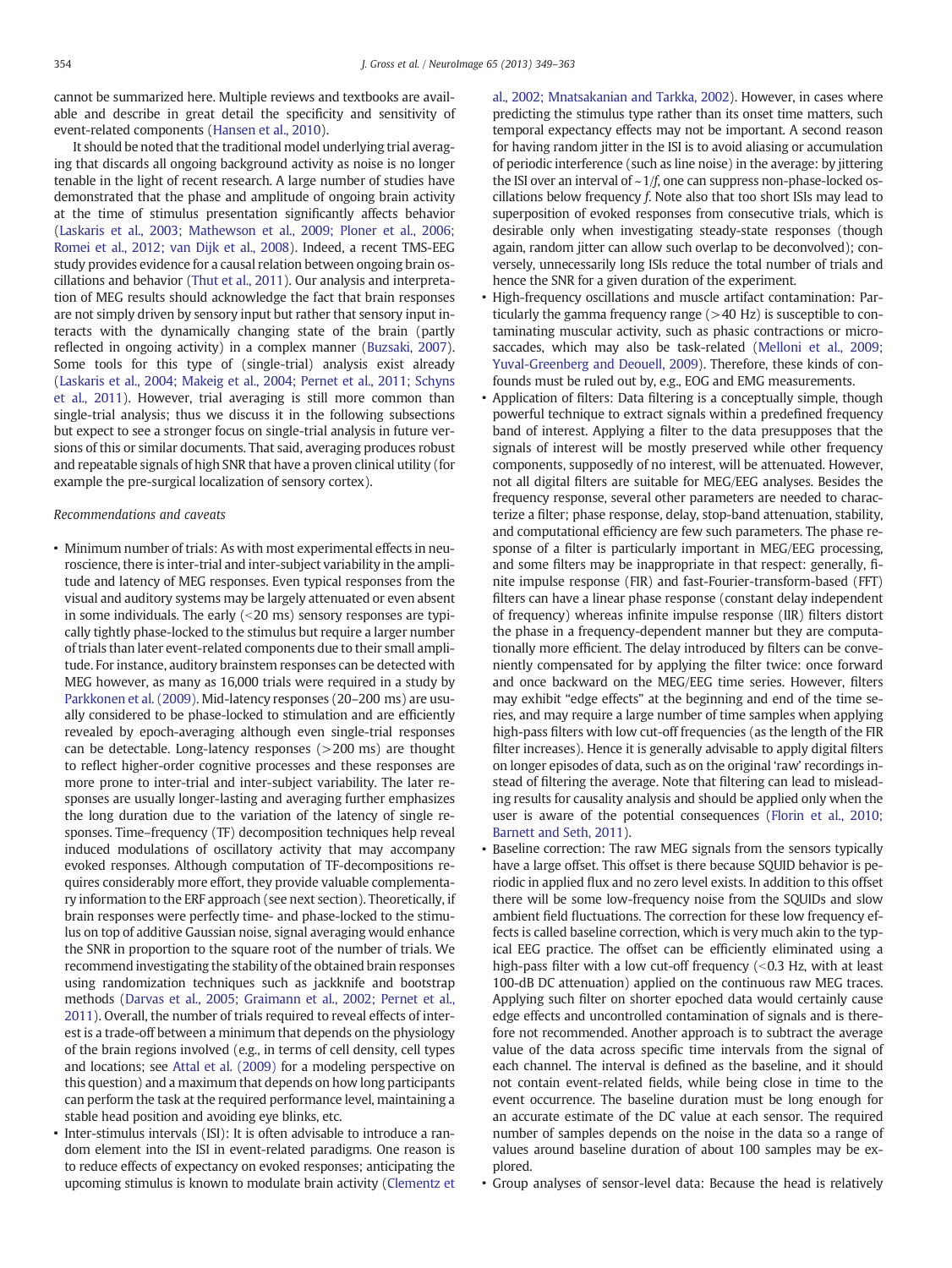free to move under the MEG array, grand (i.e., across subjects) or inter-run averaging is not encouraged in MEG at the sensor level without applying movement compensation techniques ([Knösche,](#page-14-0) [2002; Medvedovsky et al., 2007](#page-14-0)), or without at least checking that only limited head displacements occurred between runs. However, trial averaging may be advantageously performed across runs on the source times series for each run, although the SNR of the unaveraged data that is used for the source estimation is lower in this case, which may be problematic in studies with a small number of trials per run. If inter-subject averaging is performed in the source space, typical geometrical normalization techniques such as those used in fMRI studies need to be applied across subjects, which are now a more consistent part of the MEG analysis pipeline and are featured in advanced software applications ([Baillet et al., 2011](#page-14-0)). That said, raw sensor level analysis even without head position correction is an assumption-free analysis of the data and will generally err on the conservative (false negative) side (see the [Statistics](#page-11-0) section).

#### Reporting

- A clear chronology of stimulus presentation, featuring ISIs, stimulus types and durations.
- The number of epochs used in each experimental condition and for all subjects;
- Technique used for baseline correction (high-pass filtering; DC subtraction) and its parameters (filter type, baseline definition and window length, filter attenuation at DC in dB).
- Filtering: filter types, frequency cut-offs, filter order/length of filter kernel.
- Control of possible contamination of high-frequency (>40 Hz) components from muscle artifacts.
- If applicable, mention the criteria used for the estimation of peak latencies, amplitudes and the time window of this analysis.
- If different sensor types were combined (such as magnetometers and gradiometers) specify the method used.
- If dimensionality reduction was performed (PCA, ICA, sensor selection) clearly state the procedure and the criteria for selecting components/sensors.

#### Spectral analysis

#### Background

The aim of spectral analysis is the transformation of signals into the (time-)frequency domain. This step is motivated by the fact that (transient) oscillatory signal components are more readily observable in the (time-)frequency domain. Also, oscillatory signal components have a more compact representation in the spectral domain. Researchers have a large variety of parametric and non-parametric spectral estimation procedures at their disposal. A comprehensive introduction and discussion is beyond the scope of this manuscript and we refer the reader to previous publications in the general field of spectral analysis [\(Brillinger, 2001; Flandrin, 1999; Percival and Walden, 1993; Stoica](#page-14-0) [and Moses, 1997\)](#page-14-0) and spectral analysis for electrophysiological data [\(Bruns, 2004; Mitra and Pesaran, 1999; Muthuswamy and Thakor,](#page-14-0) [1998](#page-14-0)). It seems that the choice of a specific spectral analysis method is less critical than its correct application. In fact, several of the commonly used methods (Fourier transform, wavelet transform, Hilbert transform) are very similar and can be described in a common framework [\(Bruns, 2004; Le Van Quyen et al., 2001](#page-14-0)). Consequently, we refrain from recommending a specific method but advise on some aspects of their use.

The researcher has to decide between parametric and non-parametric methods. Examples of non-parametric methods are the Fourier transform, wavelet transform or the Hilbert transform. The most commonly used parametric spectral estimation technique is based on autoregressive (AR) modeling (Astolfi [et al., 2008; Schloegl et al., 2006; Seth et al., 2011](#page-14-0)). Although spectra computed from AR-models can potentially result in higher time and/or frequency resolution [\(Nalatore and Rangarajan,](#page-15-0) [2009\)](#page-15-0) they are sensitive to user-defined parameters such as the model order.

A typical non-parametric time-frequency analysis involves the selection of a short segment of data with a sliding window approach, which is subjected to spectral analysis, for example using the Fast Fourier Transform (FFT) algorithm. Equivalently, this time–frequency transformation can be thought of as a convolution of the time domain signal with a set of windowed frequency-specific basis functions (wavelets; typically a sine and cosine wave of a specific frequency multiplied with a taper function, for example a Gaussian window). The different non-parametric methods differ mainly in their choice of tapers, i.e. the set of window functions with which the overlapping time-segments are multiplied to control for spectral leakage, and the use of fixed versus variable window length for different frequencies. Controlled frequency smoothing, independent of the spectral resolution determined by the choice of window length, can be obtained by combining spectral estimates corresponding to multiple tapers [\(Mitra and Pesaran, 1999;](#page-15-0) [Percival and Walden, 1993](#page-15-0)).

#### Recommendations and caveats

MEG researchers with little signal processing experience may find it easier to start spectral analysis with non-parametric methods. Therefore most recommendations in this section pertain to the non-parametric estimation methods.

- Zero-padding may be used to achieve spectral interpolation in order to be able to average the spectral representation of trials of variable length. Note that the spectral interpolation does not add information as such. It is recommended to perform a trial-based mean subtraction prior to the spectral analysis, in order to avoid potential spectral leakage effects introduced by zero-padding.
- In general one should beware of adapting the data window to the frequency under consideration (long window for low frequencies, short window for high frequencies) to optimize temporal resolution. Although this allows the number of cycles per window to be kept constant across frequencies it leads to unequal numbers of data points contributing to the time–frequency representation for different frequencies. This is not problematic as long as in any subsequent statistical test these changes in (spectrogram) image smoothness are properly accounted for using methods such as non-stationary random field theory (see later). To avoid this complication it is often advisable to use the same length of data segments for all frequencies, or to analyze ranges of frequency separately, e.g. use one window length for frequencies below 30 Hz and another (shorter) window for frequencies above 30 Hz.
- The bandwidth of the different frequency components in electrophysiological data increases with frequency. Also, across subjects, there is variability of the peak frequency (e.g. of the subject-specific gamma-band oscillatory activity) that is more pronounced for the higher frequency bands. For optimal sensitivity, it is therefore recommended to increase frequency smoothing at higher frequencies: for example, to apply little smoothing for frequencies below about 30 Hz (e.g., a few tapers implementing up to 2 Hz smoothing), but greater smoothing at higher frequencies, particularly above 50 Hz (e.g., multiple tapes implementing up to 10–15 Hz smoothing) ([Hoogenboom et al., 2006; Schoffelen et al., 2011](#page-14-0)).
- The absolute power of MEG data is difficult to compare across sensors, sessions and participants. This can for example be due to inter-individual differences in neural activity and to differences in the position of the subject (e.g. differences in head size influencing the distance of the brain to the sensor array). Also, absolute power decreases with increasing frequency. For these reasons, to facilitate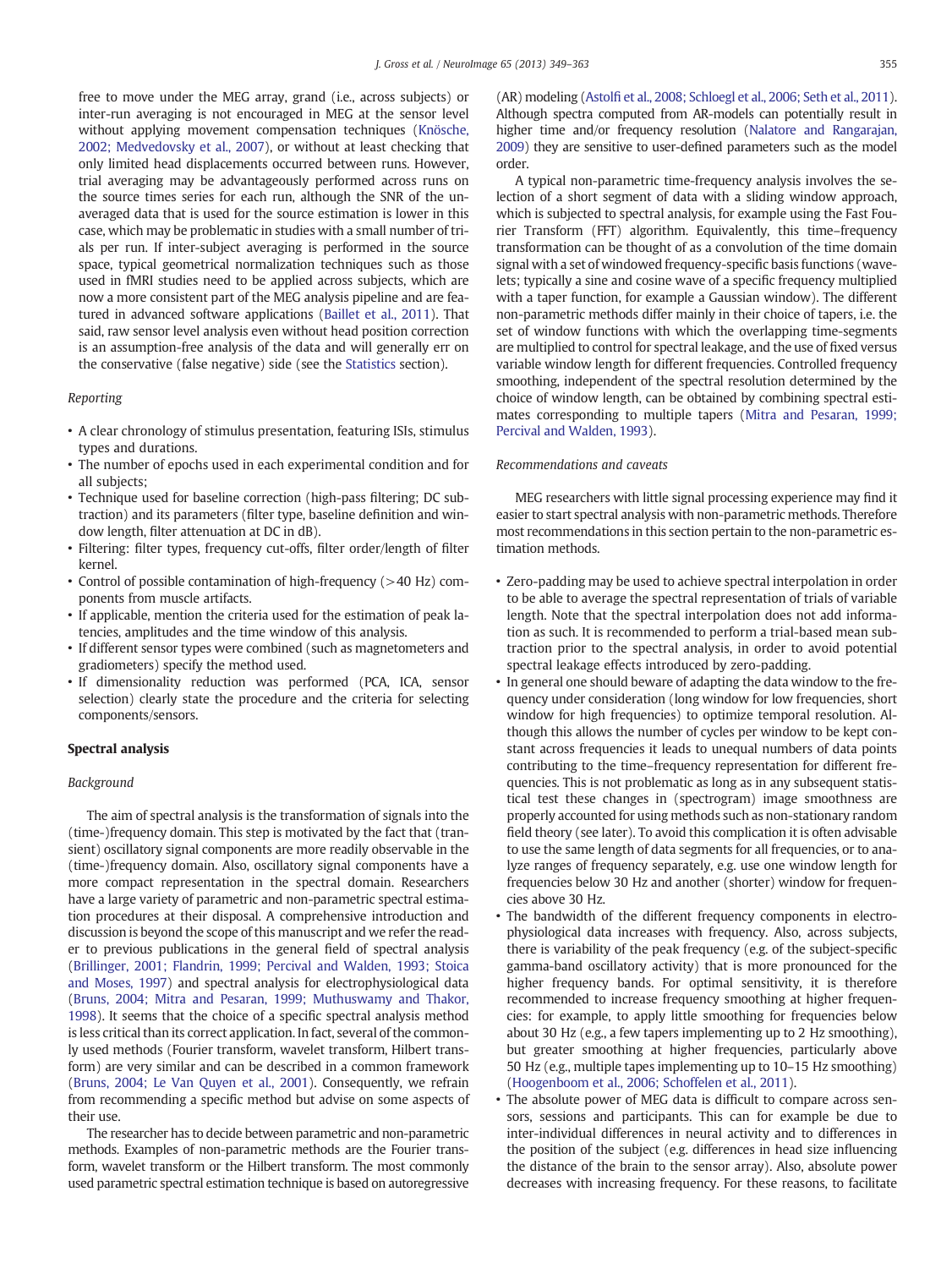the interpretation of the spectral quantities, a frequency-specific correction is often applied using a baseline time-window or a baseline task. This correction is most conveniently expressed as a relative change. An alternative correction can be based on the difference in power levels, or the difference in the log of the power, which is equivalent to computing the relative change. Also, one could consider taking variance information in the baseline into account, and compute a z-score. Finally, one could compute the relative power, where the power in each frequency band is normalized by the total (broad-band) power.

- The selection of the time-window to be used for baseline normalization is a critical step. Generally, when choosing a baseline in the prestimulus period, one should avoid extending the baseline up to stimulus onset  $(t=0)$  in order to avoid an overlap of baseline windows with post-stimulus data samples. Similarly, the baseline onset time should avoid including data segments affected by the end of the previous stimulus. Although −50 ms or −100 ms could be considered a sufficient upper bound for baseline offset and 300 to 500 ms a reasonable baseline duration, the optimal values depend on the paradigm and window length.
- A baseline shift close to stimulus onset may reduce the magnitude of low-frequency stimulus-related components in a time–frequency plot.
- The intrinsic frequency resolution of the non-parametric spectral estimate is limited by the length L of the moving window, and equals 1/L. The interpretation of the frequency of the peak of a band-limited effect needs to take the intrinsic frequency resolution into account.
- The frequency specificity of a wavelet may be compromised (i.e. leading to unwanted spectral leakage) by the exact implementation of the algorithm used. For example, when using zero-padding in combination with non-demeaned data, the artificially induced low frequency component may leak into the spectral estimates at higher frequencies. Therefore, examine the frequency domain representation of the wavelet to avoid erroneous interpretations, see Figure 1F in Box 2 in [Tallon-Baudry and Bertrand \(1999\)](#page-15-0).
- The spectral estimate at a certain time–frequency point will be affected by data points prior to this time depending on the length of the wavelet or the data segment subjected to Fourier transform. Therefore, short transient artifacts in the time domain can affect spectral estimates at a later or earlier time.
- Inherent to the windowing technique is a loss of data at the edges of the trials. It is in general recommended to use a padding of the trials (with data) of at least half the window length of the lowest frequency wavelet.
- The MEG sensor type should be considered when interpreting results of spectral analysis. For example, a dipolar source is represented by the typical dipolar field pattern in MEG systems with magnetometer or axial gradiometer (a positive and a negative deflection on opposite sides of the source location). After spectral analysis this field pattern turns into two hot spots and may easily be misinterpreted as two active sources. Data recorded with (or transformed to) planar gradient sensors are easier to interpret because a dipole appears as a single local maximum in sensors just above its location.

#### Reporting

#### General

- Length of time-window used.
- Amount of window overlap.
- Was normalization with a baseline estimate applied? If so, report which temporal interval was used, and how the normalization was done (e.g. absolute difference, relative change, z-score).
- Figures displaying the results should clearly describe any transformation applied to the data (e.g. log-transform). Each graph displaying values should provide a name for the values, a unit and a scale. In

addition to images showing the effect size, consider displaying the results in a way that includes variance information (such as in a t-statistic).

#### Method-specific recommendations

Non-parametric methods.

- Specify the amount of zero-padding applied.
- Specify the tapering strategy used to control for spectral leakage.

#### Parametric methods.

- The algorithm used to estimate the AR-model.
- Order of the AR-model, and the method used for selecting the (optimal) model order.
- Clearly state all processing steps prior to estimating the AR-model (removal of ensemble mean, data normalization (e.g. by division with the ensemble standard deviation).

#### Source reconstruction

#### Background

The aim of source localization is to reconstruct the neural sources underlying the signals measured at the sensor level. The reconstruction can be broken down into a relatively uncontentious forward problem, which refers to the modeling of how magnetic fields propagate from the source space to the sensors; and the more contentious inverse problem that entails assumptions about how the brain works.

The M/EEG inverse problem is fundamentally ill-posed. In order to solve the inverse problem, it is necessary to employ prior knowledge (or constraints) in order to obtain a unique solution. We lack information for three fundamental reasons: First, we only have a limited number of measurements (sensors) compared to the potentially large numbers of sources. Second, certain current configurations will produce no measurable signals and we get no information on their presence (the so-called null space of the leadfields). Third, there are an infinite number of source current configurations in the space spanned by the leadfields that produce the exact same external magnetic field. These problems seem monumental but are analogous to the problems we encounter when interpreting a 3D scene from a 2D cinema film. Different source reconstruction techniques vary in the way in which they impose additional priors/constraints to arrive at a unique solution of the inverse problem by linear or non-linear computation. They vary with respect to the type and number of constraints used. Constraints might be that there are only a small number of sources active at a specific instant in time (multi-dipole models; [Supek and Aine, 1993](#page-15-0)) or that the whole cortex is active to some degree but with the minimum energy necessary to describe the measured data [\(Hämäläinen and Ilmoniemi, 1994\)](#page-14-0). It is beyond the scope of this paper to discuss source reconstruction algorithms in detail. For more information, we refer the reader to the relevant literature ([Baillet et al., 2001; Hansen et al., 2010; Hillebrand et](#page-14-0) [al., 2005; Ramirez, 2008; Wipf and Nagarajan, 2009\)](#page-14-0).

All source reconstruction methods need a description of the forward model, i.e. a model that specifies the magnetic field distribution generated by a neural source with unitary strength at a known location and orientation. For the forward solution, a volume conductor or head model must first be defined. Typical volume conductor models are the spherical model with single or multiple spheres [\(Huang et al., 1999; Mosher et al.,](#page-14-0) [1999](#page-14-0)) or spherical harmonics [\(Nolte, 2003\)](#page-15-0); these can be elaborated on with boundary element models and finite element models ([Dannhauer](#page-14-0) [et al., 2011; Fuchs et al., 2007\)](#page-14-0). The quality of the forward model and thus ultimately the quality of the source reconstruction will also greatly benefit from individual anatomical information, e.g. using the individual anatomical MRI to obtain a geometric description of the inner surface of the skull.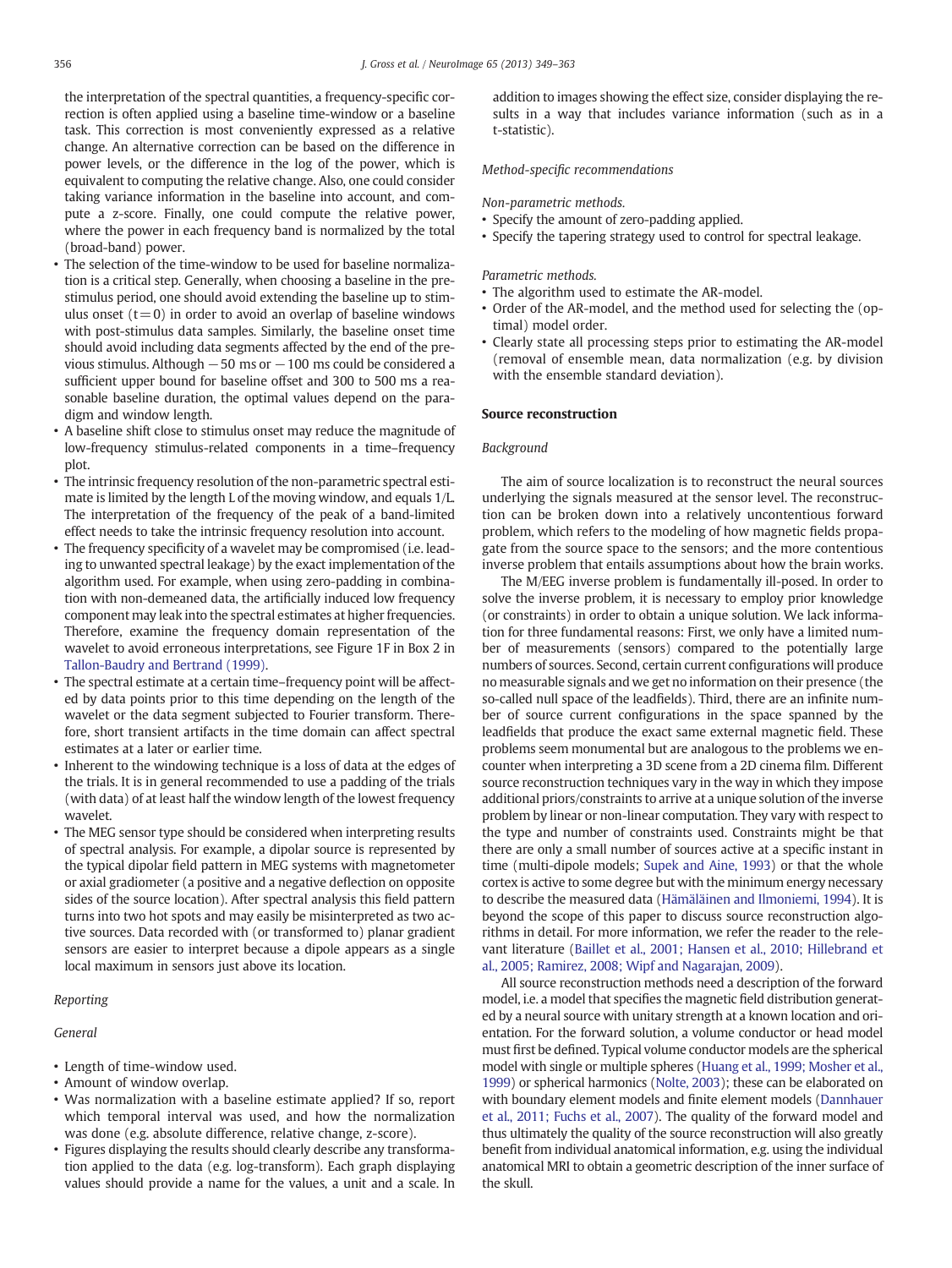After defining the volume conductor model, a source model typically needs to be specified, which approximates the underlying continuous current density distribution with a finite number of parameters. Basic source models (such as dipole models or distributed source models) can be combined with orientation constraints (to exclude the radial orientation or restrict source orientation to be normal to the brain surface) and can be spatially restricted (e.g. to the cortex only rather than a grid covering the entire brain).

#### Recommendations and caveats

- The quality of the source reconstruction will greatly benefit from an accurate coregistration and from the absence of subject head movement during the scan. Indeed, coregistration accuracy, which typically lies in the order of 5 mm [\(Whalen et al., 2008\)](#page-15-0), and subject head movement may critically limit localization accuracy. Errors in coregistration will lead to errors in the reconstruction because the volume conductor (head) is shifted away from the correct position possibly causing a similar shift on the estimated source locations. When using sophisticated source models such as e.g. individual cortical meshes [\(López et al., 2012](#page-15-0)), or when using algorithms with high spatial resolution [\(Hillebrand and Barnes, 2003,](#page-14-0) [2011; Moradi et al., 2003\)](#page-14-0) the influence of a poor coregistration may even be nonlinear.
- We recommend devoting extra attention to the placement of the head localization coils and to the specification of the fiducial locations during the preparation of the subject. Also, we recommend ensuring that the subject is comfortably positioned as this reduces movements during data acquisition. If high spatial accuracy is required it may be worth looking at improved head stabilization/coregistration procedures ([Adjamian et al., 2004](#page-14-0)).
- In many cases, one is not interested in localization of sources per se, but in the extraction of source time series for further analysis (e.g. connectivity analysis). This can be done either as part of the source localization procedure or as a separate step. In the latter case it is also possible to specify source locations based on prior knowledge, i.e. using a region-of-interest (ROI) approach.
- In the process of reconstructing the time series at the source level, it is important to make sure that the linear weightings used to estimate a source time series not only pertain to activity at that location but also that they are unbiased. This means that, when comparing two conditions, both conditions should be included in the inversion process in order to get an unbiased linear mapping. By the same argument one should only compare estimates of neural activity within the same time–frequency window for which the inversion parameters were estimated. For example, in the case of a beamformer using a source covariance estimate based on the alpha frequency range will provide optimal suppression of other alpha generators, but these linear weights will not be useful to image effects in other frequency bands.
- When constraining the source reconstruction to a set of ROIs, or to an a- priori defined source model, brain activity that is not coming from the modeled areas may be erroneously projected onto these sources.
- Dimensionality reductions (e.g. PCA or ICA) need to be taken into consideration in source estimation. These steps effectively remove degrees of freedom from the data and reduce the rank of the sensor covariance matrix critical to the inversion algorithm.
- Estimates of spatial extent are difficult with MEG as the linear projections of the limited number of sensors are smooth and often data dependent. In such cases it can be useful to assess the point spread function (PSF) and/or cross-talk function (CTF), which are projections through the Resolution Matrix, which is the product of the forward matrix and the inverse operator matrix [\(Liu et al., 2002\)](#page-15-0). The CTF for a given source, for example, is informative about the "leakage" of activity to a ROI from all other regions. Various summary measures of the PSF/CTF can also be helpful heuristics for evaluating the accuracy, smoothness and amplitude estimation in each ROI for a given inverse

operator ([Hauk et al., 2011](#page-14-0)). Spatial extent estimation generally requires specific algorithms using different source models [\(Cottereau](#page-14-0) [et al., 2007; Hillebrand and Barnes, 2011; Jerbi et al., 2002](#page-14-0)). This is a critical issue that needs to be kept in mind and possibly acknowledged when interpreting the results based on a ROI approach.

#### Reporting

### General

- Details about the volume conductor model of the head (e.g. sphere, BEM, FEM) and algorithms used for the lead field computations.
- Rationale for choosing a particular source analysis method.
- Details about the source reconstruction algorithm and all its adjustable parameters, including the time intervals entered into the analysis and the choice of regularization and the rationale for this choice.
- Discussion of the particular shortcomings of the source localization technique used and how these may have affected results.
- Normalization procedures for spatial normalization after source localization.
- If coordinates are linked to brain structures: source of the lookup table (e.g. FSL atlas).

#### Method-specific recommendations

#### Beamforming.

- Condition numbers of covariance matrices and metric used as beamformer output (e.g. noise-normalized power, pseudo-T, etc.; see [Hillebrand and Barnes et al., 2005\)](#page-14-0).
- If noise normalization is applied to the reconstructed source images, details about how the noise level was computed should be provided.
- Details with respect to the dipole grid that has been scanned: voxel size for a regular volumetric grid, or number of nodes for a cortical sheet.
- All details about the calculation of the covariance matrix should be specified (including the time window and filters or other preprocessing applied to the data).

#### Distributed source models.

• Details with respect to the dipole grid that has been scanned: voxel size for a regular volumetric grid, or number of nodes for a cortical sheet, constraints to the dipole orientation.

#### Dipole fitting.

• The solutions obtained with dipole fitting approaches depend heavily on choices that are made by the researcher [\(Miltner et al., 1994](#page-15-0)). Therefore, these choices should be described in much detail. In particular, alternative models should be fitted, and it should be explained why a reported solution was chosen over alternative models. For example, choices have to be made about the number of dipoles, the time windows that were used (single latency, multiple latencies), the exact dipole models that were used (moving, rotating, or fixed dipole), whether certain parameters were fixed while others were optimized. Principled and objective methods for this process exist [\(Kiebel](#page-14-0) [et al., 2008; Supek and Aine, 1993\)](#page-14-0). Also of importance are the cost-function and optimization algorithm that were used, e.g. costfunctions that include a cost for increased numbers of dipoles, as in the complexity term in various approximations to the Bayesian model-evidence [\(Kiebel et al., 2008\)](#page-14-0). The stability of the solutions should be tested with respect to different initial guesses and with respect to noise, i.e. confidence intervals should be obtained, either through Monte Carlo simulations or through analytical/numerical approximations [\(Darvas et al., 2005; Fuchs et al., 2004](#page-14-0)).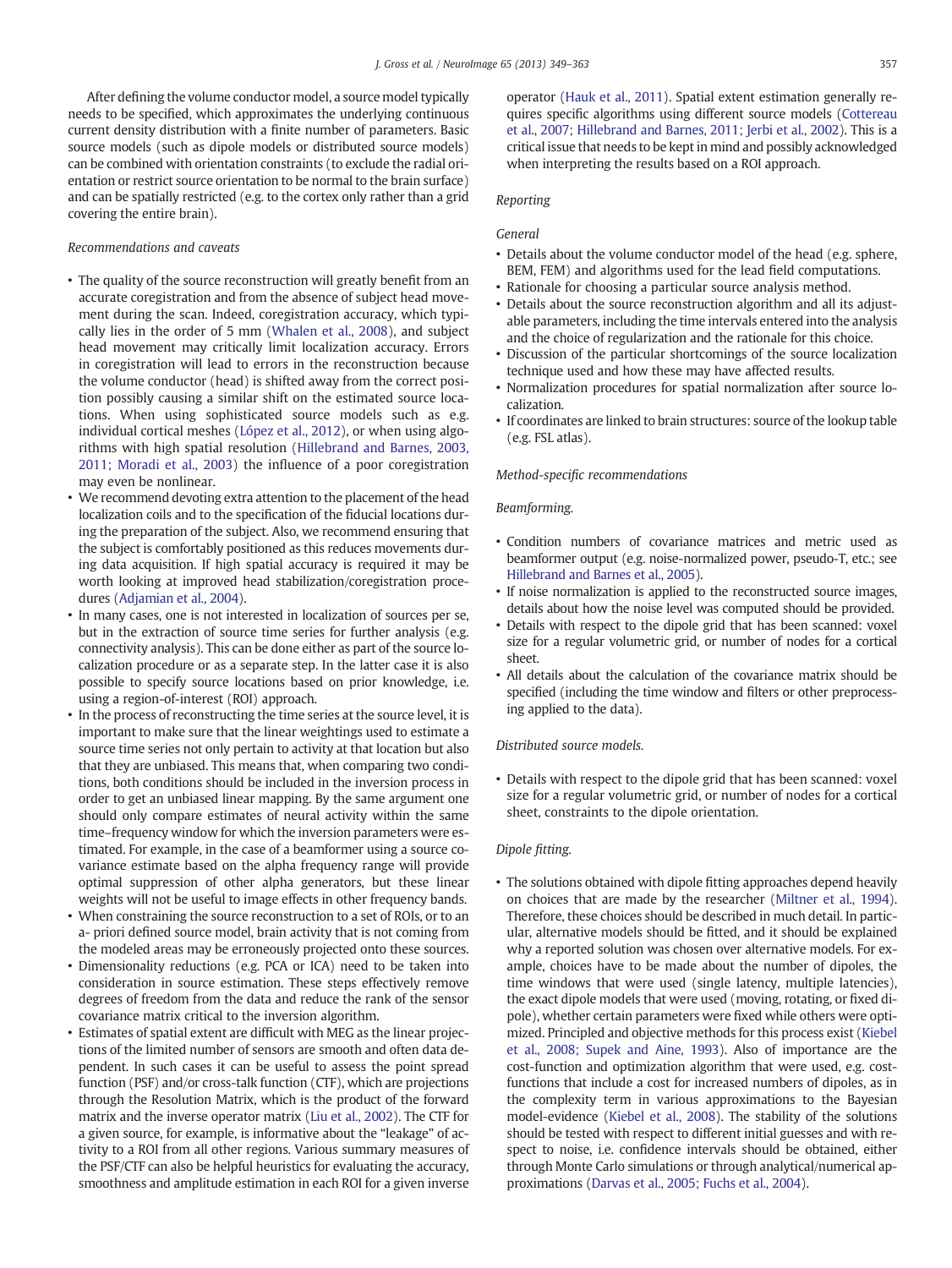#### <span id="page-10-0"></span>Connectivity analysis

#### Background

The aim of MEG connectivity analysis is to investigate the information flow and interaction between brain areas ([Ioannides, 2007; Palva and](#page-14-0) Palva, 2012; Schoffelen and Gross, [2009; Siegel et al., 2012; Stam and](#page-14-0) [van Straaten, 2012; Jerbi et al., 2007](#page-14-0)). Modulations in connectivity through experimental manipulations will give insight into the dynamic routing of information in, and the reconfiguration of, brain networks. Here we will not focus on the large variety of possible connectivity metrics and their merits, but we will discuss some generic issues in MEG connectivity analysis. These issues require special attention with respect to data analysis, the interpretation of the results, statistical testing, and reporting.

As far as specific methods are concerned, the field of connectivity analysis in MEG seems far from reaching consensus on recommended methods. For each method, however, some degree of agreement for best practice seems to exist in the literature. As already mentioned, we will not discuss individual approaches extensively, but provide references to the relevant publications wherever appropriate. For a detailed overview, the reader is referred to [Sakkalis \(2011\)](#page-15-0), [Pereda](#page-15-0) [et al. \(2005\)](#page-15-0) and [Greenblatt et al. \(2012\).](#page-14-0)

The core issue that has to be considered when estimating connectivity in MEG-data is the issue of electromagnetic field spread. This term refers to the phenomenon that magnetic fields associated with electric currents extend to infinity. As a consequence, any neuronal current source generates a magnetic field that can in principle be seen by every MEG sensor, albeit with strongly differing intensity. This has a profound impact on the interpretation of the connectivity analysis results as most connectivity measures try to estimate whether two signals are dependent on each other. This dependency is then interpreted as a sign of a physiological interaction. With electromagnetic field spread, signals measured at the sensor level (and to a lesser extent also at the level of reconstructed source signals) are not independent. This leads to non-zero values for correlation (or most other functional connectivity metrics) between any two sensors, even in the absence of 'connected' underlying neuronal sources. As a consequence many connections may be spurious, and falsely be interpreted as being physiological [\(Schoffelen and Gross, 2009;](#page-15-0) [Srinivasan et al., 2007\)](#page-15-0). This even affects directed measures ([Nolte et](#page-15-0) [al., 2008\)](#page-15-0), as well as nonlinear measures [\(Lindner et al., 2011\)](#page-14-0).

One way to avoid incorrect interpretation of physiological interaction due to field spread is to quantify the connectivity that can be solely explained by non-instantaneous interactions. In measures based on phase differences, the instantaneous mixing due to field spread leads to a phase difference of either 0 or 180°. When the interaction is expressed as a complex-valued number effects of instantaneous mixing contribute only to the real part of the complex number. The imaginary part, e.g. the imaginary part of coherency, therefore quantifies interactions that cannot be explained by instantaneous mixing ([Nolte et al., 2004\)](#page-15-0). Another measure that explicitly quantifies non-instantaneous interactions is the phase lag index ([Stam et al., 2007\)](#page-15-0).

A recommended way to reduce the effects of field spread is to analyze the connectivity at the level of the underlying sources, rather than at the sensor level. Source-level connectivity analysis can be performed using either a one- or two-step approach.

Two-step approaches first perform an estimation of source timecourses. This can be done for example by computing a beamformer contrast to localize the regions of interest and then applying the beamformer filters for these locations to the sensor signals to obtain source timecourses. One-step approaches are based on a full model of MEG signal generation. Neuronal activity is generated using biophysical models of local cortical regions and their connectivity. Combining this with a physical model of MEG signal generation produces MEG signals that depend on parameters for the input to the brain (i.e. stimuli, experimental conditions) and the connectivity between brain areas. Similar to inversion schemes for source analysis this full model is then inverted, meaning that the model parameters are estimated along with a description of the model fit to the data. Implementations of this principle comprise DCM for EEG and MEG [\(Kiebel et al., 2009\)](#page-14-0) as well as implementations that combine Granger causality analysis with state space models of brain activity into a one-step approach [\(Cheung et al., 2010\)](#page-14-0).

Once connectivity patterns have been established, the functional networks can be characterized using graph theoretical tools [\(Bullmore](#page-14-0) [and Bassett, 2011; Bullmore and Sporns, 2009; Ioannides, 2007; Stam](#page-14-0) [and van Straaten, 2012](#page-14-0)).

#### Recommendations and caveats

- Connectivity analysis should ideally be performed at the source level ([Gross et al., 2001](#page-14-0)). One important reason is that the interpretation of the estimated connectivity between brain areas is typically much easier than at the sensor level and can be related to studies from other fields of neuroscience such as studies of anatomical connectivity, invasive electrophysiology or connectivity analysis using fMRI. Another important motivation for reconstructing source waveforms and analyzing connectivity at the source-level is that this approach alleviates the interpretational difficulties introduced by the mixing problem caused by electromagnetic field spread [\(Schoffelen and Gross, 2009\)](#page-15-0). Source reconstruction admittedly adds another level of complexity to the analysis and may even cause problems if applied incorrectly. However, when sufficient unmixing can be achieved, source-level analysis of connectivity is preferable over sensor level analysis.
- If connectivity analysis is still performed at the sensor level it should be noted that the effect of field spread depends on the MEG sensor type. For example, magnetometers have a rather diffuse and spatially extended sensitivity profile with large overlaps between neighboring sensors in contrast to planar gradiometers with a more focal sensitivity profile. Consequently, connectivity results between magnetometer sensors are expected to show higher artificial values as compared with planar gradiometers.
- It is recommended to perform connectivity analysis in source space by contrasting two experimental conditions (or pre-stimulus and post-stimulus time windows or one condition and surrogate data). This further reduces the effect of field spread [\(Schoffelen and Gross,](#page-15-0) [2009](#page-15-0)). Note however, that power differences between conditions and general differences in signal-to-noise ratio will affect field spread and may lead to spurious connectivity differences.
- If two conditions are compared (or pre-stimulus and post-stimulus time windows or one condition and surrogate data) it may be important to match the total number of data samples in both conditions. Connectivity measures are often biased quantities, which makes them sensitive to the number of data samples (or number of trials).
- When using connectivity measures that use an estimate of the phase of a band-limited oscillation (e.g. phase–phase or phase–amplitude coupling analysis) we recommend a analyze careful selection of sufficiently narrow frequency bands. This is because the phase of a broadband signal does not have a straightforward interpretation.
- The quality of the estimate of the phase depends on the signal-to-noise ratio of the data, or in other words: the phase estimation from a noisy signal is less accurate. Consequently, connectivity metrics based on phase synchronization are affected by signal-to-noise, even though the metrics themselves are independent of signal amplitude. A reported difference in phase synchronization should therefore be accompanied by a report on the signal amplitudes [\(Muthukumaraswamy and](#page-15-0) [Singh, 2011](#page-15-0)).
- As any other index of brain activity, connectivity measures need statistical testing. Tests can involve the comparison of two conditions, a task versus a baseline period or a comparison of two groups of subjects, similar to what can be done for more conventional measures of brain activity. Connectivity measures differ in three important aspects however. First, most connectivity measures are biased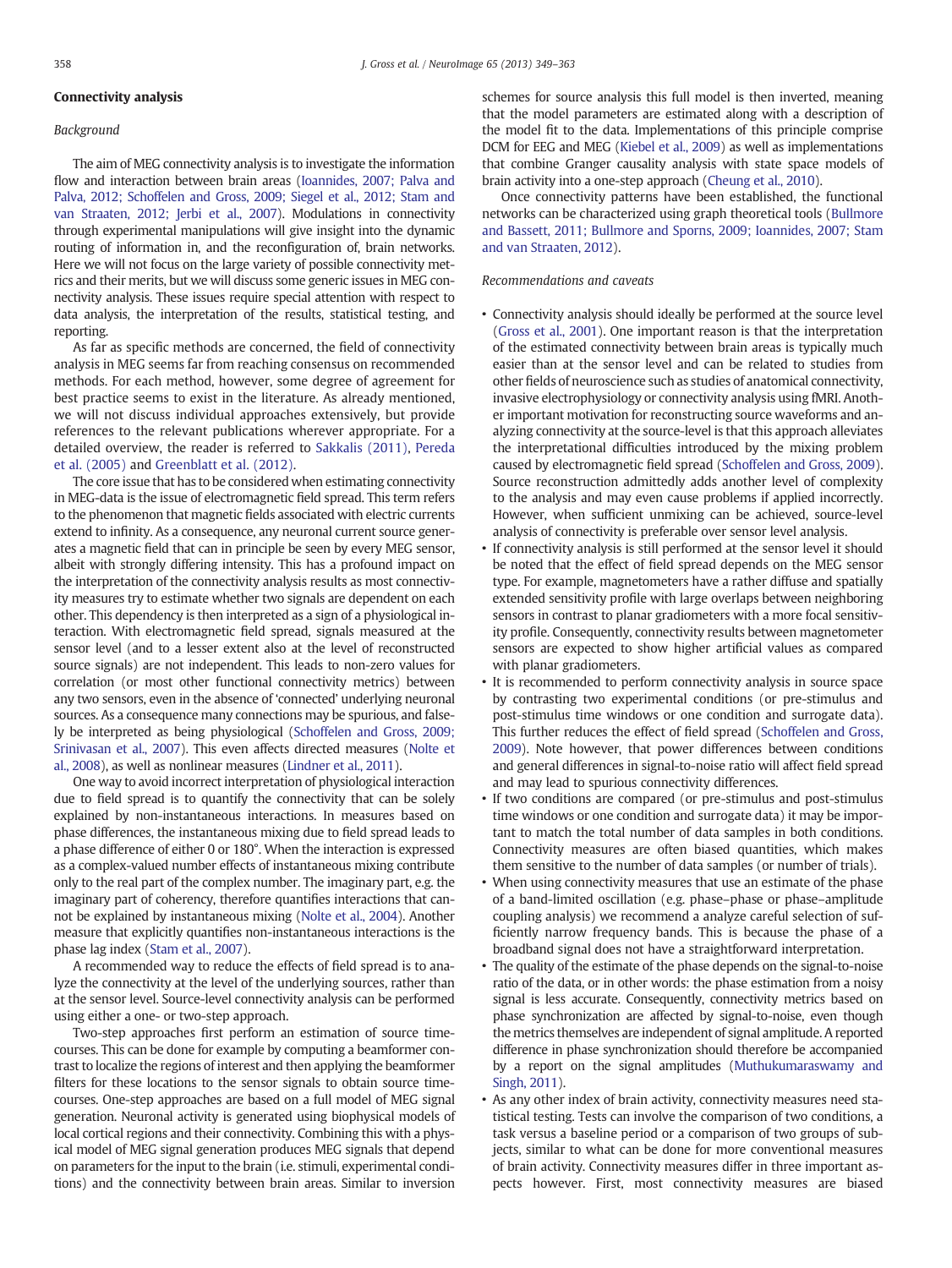<span id="page-11-0"></span>estimators, i.e. their absolute value systematically depends on the amount of data ([Maris et al., 2007](#page-15-0)) and on the signal to noise ratio of the data [\(Haag and Borst, 1997\)](#page-14-0). This necessitates that sources of bias are accounted for before proceeding with a statistical test, or the statistical test needs to be insensitive to the bias. Second, with connectivity measures it is sometimes not intended to compare across conditions or subjects. Rather, one would directly want to test the hypothesis whether a measured amount of connectivity is significant by comparing against artificially constructed ('surrogate') data, that share the same signal properties (spectra, etc.) but in which the connectivity has been destroyed in the construction of these surrogate data ([Palus and Hoyer, 1998; Pereda et al., 2005](#page-15-0)). Last, multiple comparison problems are typically more severe for connectivity analysis, due to the large number of potential connections that is investigated, which is on the order of the number of signals squared. An advantage of regional source space analysis techniques over sensor level analysis here is that the number of source signals (of interest) is potentially much smaller than the number of available sensor signals.

- The creation of surrogate data to test the significance of connectivity in a single condition may not be straightforward. If inappropriate surrogate data is used, spurious results could be introduced [\(Stam, 2005](#page-15-0)).
- The removal of spatial components or subtraction of weighted reference signals (see [Data preprocessing](#page-4-0) section) introduces correlations between the main MEG sensors, which may confound the interpretation of subsequent connectivity results.
- When the estimate of the connectivity involves an autoregressive model or a set of embedding parameters for state–space reconstruction (Granger causality and derived measures, transfer entropy), misspecification of the model or parameters may lead to false positive results and connectivity in the reverse direction. Principled approaches for choosing these parameters exist and should be used where possible [\(Ragwitz and Kantz, 2002](#page-15-0)).
- The assessment of coupling using the imaginary part of coherency has some limitations. First, it is by definition insensitive to true physiological zero-phase coupling. Second, problems may also arise when two conditions are compared, because it is not trivial to interpret a change in the imaginary part of coherency. An experimentally induced modulation may reflect a change in the preferred phase difference between two signals, a change in the magnitude of the coherency, or a change in both. Third, two or more independent sources with different orientation may be so close together that they cannot be distinguished from a single source that evolves over time with more than one orientation component, e.g. a rotating dipole. In this case non-zero values of the imaginary part of coherency can arise. Fourth, related to the previous point, sources of artifact such as the MCG typically need to be described as a complex rotating dipole and therefore contributions of the electrical signal from the heart lead to non-zero imaginary coherence.
- Unobserved sources may affect the interpretation of the observed connectivity pattern. Common input from a third source could explain an observed direct interaction pattern.
- When using a two-step approach to estimate connectivity at the source level it is important to only analyze features of the source time courses that are properly taken into account by the reconstruction method used. For example, when using a beamformer approach in a certain frequency range, source time courses should also be reconstructed and analyzed in this particular frequency range only; when using evoked activity to localize dipole sources then the source time courses of these dipoles should only be analyzed for their evoked activity content. This said, two-step approaches offer the possibility to inspect the reconstructed source time courses and to analyze them further outside the scope of connectivity analysis.
- In directed measures (Granger causality measures, transfer entropy) a test of the observed dependency against zero-lag dependencies can indicate the presence of field spread, e.g. shift test for transfer entropy [\(Lindner et al., 2011](#page-14-0)).

#### Reporting

#### General

- Provide exact details of the preprocessing steps, e.g. filtering, as application of filters can alter the outcome of connectivity analysis ([Florin et al., 2010](#page-14-0)).
- Describe procedures that were used to deal with artifacts such as the heartbeat signal or eyeblinks.
- Report on the amount of data used to estimate connectivity. Several connectivity measures such as coherence or phase-locking value are biased, where the amount of bias depends on the amount of data (e.g. trials) used to estimate connectivity. Address this potential bias problem if the amount of data in two experimental conditions is different ([Maris et al., 2007](#page-15-0)).
- Discuss the interpretation of the results taking potential effects of electromagnetic field spread into account. This is particularly important for sensor-level analysis.
- Related to the previous point, discuss the interpretation of a conditional difference in estimated connectivity in the context of conditional differences in signal-to-noise ratio and differences in source power. Report power changes between conditions.

#### Method specific recommendations

Autoregressive model based connectivity measures (Granger causality and derived measures, and transfer entropy). Report on the details of the autoregressive model fitting procedure, particularly with respect to the choice of the model order (also check recommendations referring to AR models under spectral analysis).

Dynamic causal modeling. Motivate the choice of particular models considered for evaluation. For example, why were particular source regions included in the model space and why were specific connection schemes considered. There is a considerable volume of pre-existing literature on this topic and we refer the reader to a reference where guidelines for model selection can be found [\(Stephan et al., 2010](#page-15-0)).

#### **Statistics**

#### Background

The aim of statistical analysis is to quantify the reliability of features that are estimated from the data, in the presence of noise (where noise could refer here to noise in the MEG recording (see [Data preprocessing](#page-4-0) section), but also, for example, to inter-subject variability). This quantification typically takes the shape of a probability (p-value), a likelihood (e.g. when comparing models) or a confidence interval. Usually, the quantification is followed by an inferential step, e.g. a decision to reject or accept a particular experimental hypothesis, or the acceptance of a particular generative model of the data. Essentially, many steps in advanced MEG data analysis pipelines carry uncertainty that may warrant quantification, for example to assess the effect of particular parameter values on the quality of a source reconstruction. Here we will mainly consider statistical issues related to hypothesis testing that address the neuroscience question that has motivated data acquisition and the experimental design ([Guilford and Fruchter, 1978](#page-14-0)).

The key questions can be posed using a variety of tests: parametric or non-parametric statistics, univariate or multivariate, and based on classical or Bayesian inference. These tests could be at the sensor or source level and have to take into account the control of error rate over multiple statistical tests.

A statistical approach is parametric when it relies on assumptions about the probability distribution of particular parameters of the data, for example the mean and variance of Gaussian distributions. Parametric statistics have been and still are extensively studied in the fMRI and PET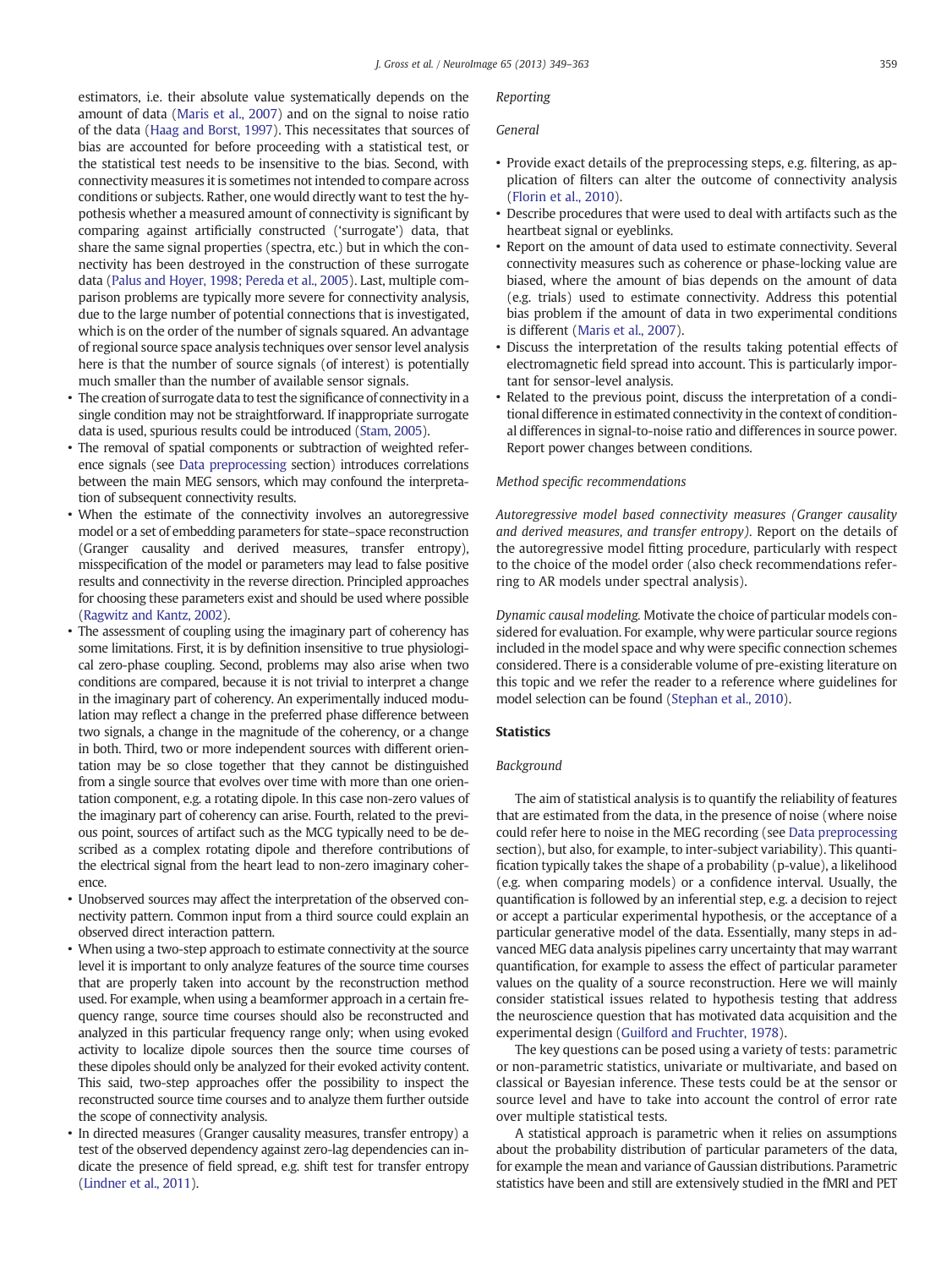communities – and recently adapted to EEG and MEG ([Kiebel et al.,](#page-14-0) [2005](#page-14-0)) – and popularized with software toolboxes such as SPM ([Friston](#page-14-0) [et al., 2007\)](#page-14-0). Non-parametric approaches do not rely on such assumptions, but rather use resampling strategies to estimate probability distributions or confidence intervals from the data ([Gross et al., 2003; Nichols](#page-14-0) [and Holmes, 2002; Pantazis et al., 2005; Pernet et al., 2011; Singh et al.,](#page-14-0) [2003](#page-14-0)).

Classical statistical inference relates to testing a formal hypothesis about the data, typically a null-hypothesis stating that an experimental manipulation has no effect on a particular feature in the data. Bayesian statistics can provide a probability of an effect being of a certain size, but require a prior probability distribution.

Multivariate versus mass univariate tests refer to whether multiple features (variables) are tested at once in a single test, or whether each variable is tested with a separate single test. When variables represent continuous values along one or more dimensions (e.g., two dimensions of a sensor topography, or of a time-frequency decomposition), multivariate tests can be used to identify significant patterns (modes) across dimensions ([Carbonell et al., 2004; Friston et al., 1996; McIntosh and](#page-14-0) [Lobaugh, 2004\)](#page-14-0), while univariate tests can be used to localize significant effects within that space. In general terms, multivariate versus mass univariate approaches trade statistical sensitivity (power) against localization accuracy (in time or space), with multivariate tests usually having greater power but less localizing ability (assuming that there are sufficient replications relative to the number of variables). Multivariate tests can suggest networks of active regions within source space, or of cross-frequency dependencies, whereas mass univariate tests are necessary to identify whether an effect occurs in a specific region or specific frequency.

An important issue when doing statistical inference with a mass univariate (or multivariate) approach is the multiple comparison problem (MCP); the fact that the probability of incorrectly rejecting the null hypothesis increases with the number of tests. One approach is to control the Family-Wise Error (FWE), another is to control the False Discovery Rate (FDR). These approaches entail qualitatively different types of inference: FWE controls the false positive rate across all tests, FDR controls the false positive rate within the subset of tests declared significant [\(Genovese et al., 2002](#page-14-0)). There are both parametric and non-parametric methods to control the MCP. Non-parametric methods can estimate distributions of maximal statistics across tests by permutation or randomization [\(Maris and Oostenveld, 2007; Nichols and](#page-15-0) [Holmes, 2002; Pantazis et al., 2005; Singh et al., 2003\)](#page-15-0). Parametric approaches to address the MCP have been elaborated using the random fields theory (RFT) and have gained popularity through the SPM software [\(Friston et al., 2007\)](#page-14-0). RFT takes into account the spatial/temporal correlations in the data resulting in a "corrected" p-value that is less conservative than a Bonferroni correction that simply divides the acceptable false positive rate by the number of tests. Furthermore, it provides a general framework that can be applied to any number of dimensions. The main advantage of the parametric approach is that it can easily accommodate complex statistical designs such as multiple regression or full factorial design. The main disadvantage is that there are distributional assumptions. Non-parametric methods for MCP have similar application to multiple dimensions, and offer a large range of test statistics, but they are limited to simpler statistical designs, primarily t-test and simple regression [\(Maris and Oostenveld,](#page-15-0) [2007\)](#page-15-0).

In the context of statistics, it is a valid question to ask whether the statistical inference needs to be done in sensor or in source space. Indeed source estimates are often a linear combination of the sensor data, so any multivariate test that tests for linear combinations of channel data (e.g., Wilk's lambda) automatically provides a test of source tomographies ([Carbonell et al., 2009\)](#page-14-0). The distinction between sensor and source level analysis is analogous to that between non-parametric and parametric statistics. Sensor level analysis is relatively assumption free and robust, but given the assumptions (of the inversion) are correct, source level analysis will be more sensitive. Some specific situations where statistics might be better performed directly in source space are:

- When the sensor data are not aligned across replications (e.g. when the location of the head relative to MEG sensors differ across participants). Projection onto a common source space would address this issue through well-established techniques for spatial normalization ([Ashburner and Friston, 1997; Fischl et al., 1999](#page-14-0)) although realignment of the data could also be done in sensor space [\(Knösche, 2002; Taulu](#page-14-0) [and Simola, 2006; Taulu et al., 2004\)](#page-14-0).
- When the source orientations vary substantially over subjects, for example in cortical regions like V1 it is likely that the same sensors even see polarity reversals over subjects.
- For multimodal datasets for example, data from magnetometers, gradiometers and EEG – for which source space statistics after their combined localization ([Molins et al., 2008;](#page-15-0) [Henson et al., 2009](#page-14-0)) are likely to be more sensitive than statistics on each sensor-type alone.
- When there are priors that live in source space (e.g., from fMRI [\(Liu et](#page-14-0) [al., 1998; Henson et al., 2010](#page-14-0))), or via pooling of sparse priors across participants [\(Litvak and Friston, 2008\)](#page-14-0), statistics may be more easily performed in source space.
- When inferences about specific brain regions are to be made.

A final issue concerns the level of generalization of inferences. To justify that a neuroscientific claim is true in a "typical" person, it can be sufficient to demonstrate that an effect is significant within each of a (small) number of participants (e.g., using an estimate of variance across trials for each participant). This "case series" approach is common in psychophysics and animal experiments. To justify a neuroscientific claim that an effect exists on average in the population as a whole and to quantify the variability of that effect across people, it is necessary to use sample-based (group-based) statistics. To extend inferences from a random sample to the population from which it was drawn, it is necessary to treat those observations (participants) as a random variable (a random variable is one that can have different values each time an experiment is run, as distinct from a fixed variable that has the same value for all instantiations of an experiment). For situations with multiple replications both across- and within-participants (e.g. across trials or sessions), this can be achieved by "mixed effect" (hierarchical linear) models, though in balanced designs (e.g. with equal numbers of trials for all participants), a simple summary measure (e.g. the mean) across trials/sessions is sufficient. Parametric statistics accommodate such sample-based inference easily, by virtue of their distributional assumptions; it is debatable whether permutation-based inference allows such generalization.

#### Recommendations and caveats

- Decide in advance the key experimental comparisons of interest: e.g., across experimental conditions, and possibly within specific sensors/ time windows/frequency windows. Avoid the issue of looking at the data before deciding what comparisons to test (a classic error being to inspect an evoked waveform to see when differences between conditions are maximal, and then choosing a window around those time points to perform a statistical test: in this case, multiple comparisons across time have implicitly been made, for which a correction is necessary).
- The decision to use parametric or non-parametric statistics should be based on examination or knowledge of the data distribution. For example, without transformation, distributions of power measures or phase-locking values are a-priori unlikely to be Gaussian, whereas the distribution of the mean field amplitude across trials is likely to be Gaussian across sufficient numbers of participants. While data examination is always desirable, it should be noted that formal tests of distributional assumptions are rarely sensitive unless there are sufficient replications, which may be a reason to prefer non-parametric methods when there are few replications.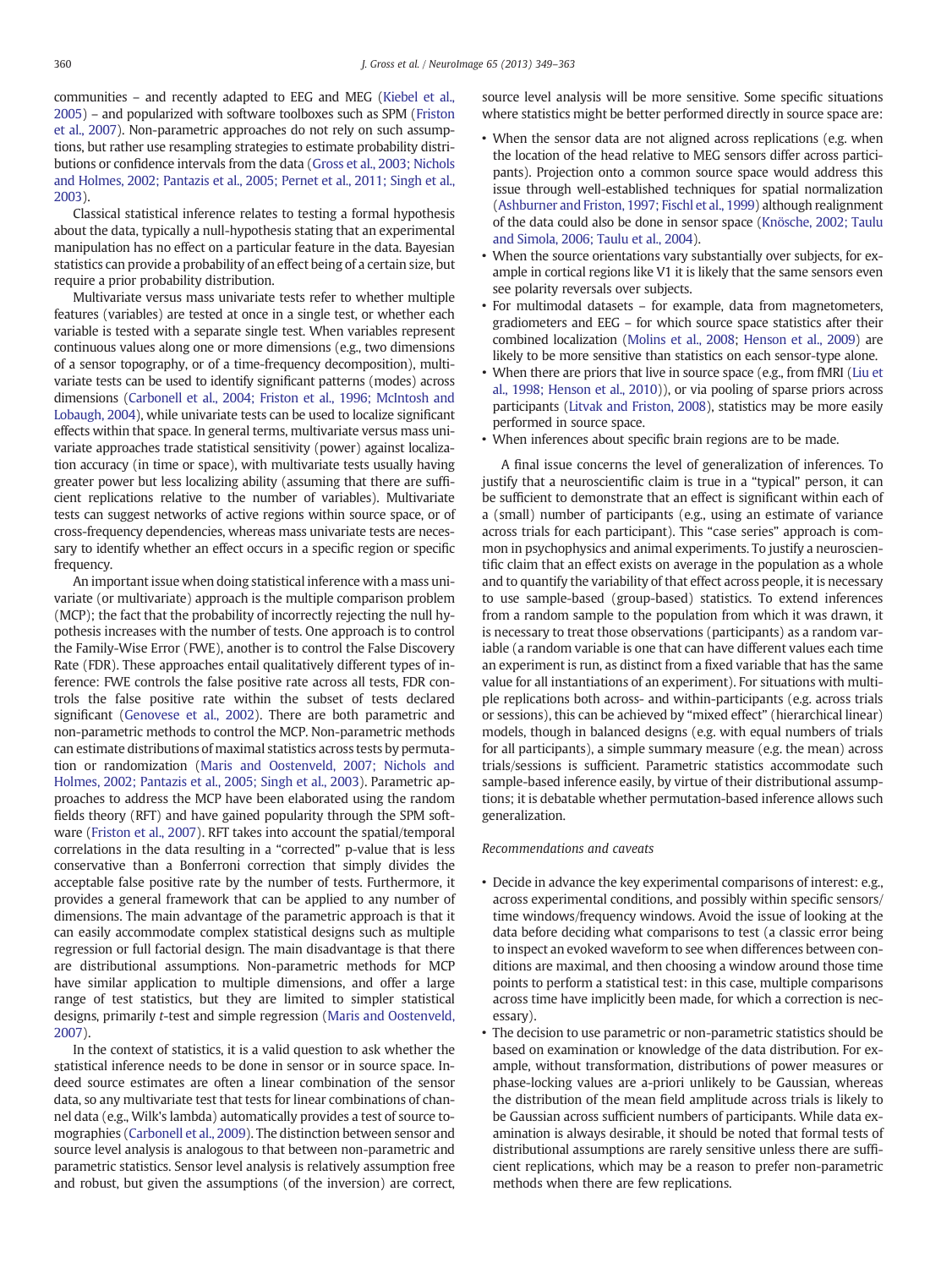- When the underlying assumptions are met (or the data are transformed in order to meet the assumptions), parametric methods will always be as or more sensitive than non-parametric methods. Conversely, non-parametric methods will be more robust when there are deviations from those assumptions. Non-parametric methods often estimate distributions from the data by permuting or randomizing data labels, though consideration must be given to the exchangeability of such labels (e.g., in the case of correlated observations, such as from successive timepoints). Non-parametric methods can be computationally expensive, though this is becoming less of an issue these days.
- Both RFT and non-parametric approaches to the MCP offer the ability to make inferences about specific features of test statistics: for example, not just the "size" of a statistic in each point in a space (or "peak" of a statistical field), but also its "extent". Extent-level correction can be more sensitive than a height level correction at the cost of localizing power (e.g. [Singh et al., 2003](#page-15-0)). This is why it is often used in fMRI, but its relevance to some MEG applications, such as sensor-time volumes, is questionable in cases like magnetometer data with their bipolar (non-contiguous) fields.
- Decide in advance whether the scientific question concerns the identification of spatiotemporal patterns or the localization and mapping of effects in space/time. This constrains the type of statistical model/ tests that need to be applied. The former likely requires multivariate statistics, whereas the latter most likely requires a mass univariate approach.
- Multiple variables may still be modeled as factors within a univariate framework, for example in traditional analysis of variance (ANOVA) approaches for analyzing the mean amplitude of an evoked response across a specified peristimulus time window, in which each channel is a level of one or more factors ([Picton et al., 2000\)](#page-15-0). For a single channel factor, such an approach is actually equivalent to a multivariate test [\(Kiebel and Friston, 2004\)](#page-14-0); though a potentially useful variant is to factorize channels according to a spatial dimension (e.g., left/right, anterior/posterior), providing some localizing ability (at least for variables like planar gradiometer magnitudes; the advantage of such an approach is less clear for magnetometer or axial gradiometer data).
- Justify assumptions about data distributions, theoretically and/or empirically. Check the distribution of data values (observations) before using any statistical test, e.g., for outliers, or to confirm distributional assumptions when performing a parametric test, or to check for correlations between observations when performing a non-parametric randomization test.
- Account for multiple comparisons both across space/time/frequency, and across multiple contrasts within an experimental design. Make sure that the assumptions of any method for correcting for multiple comparisons are met, for example the smoothness of data for random-field models.
- Due to differential sensitivities of sensor and source space analyses it is sometimes the case that a particular effect is significant in one but not the other. When an effect is significant at the sensor level with all the proper corrections for multiple comparisons and the hypothesis is about the existence of an effect rather than about a specific area being involved, it could be acceptable to only report the peaks of a statistical map at the source level without requiring correction for multiple comparisons over the whole brain. When an effect is significant at the source level corrected for multiple comparisons and the choice of time and frequency windows for the source analysis can be motivated a-priori, a sensor-level test is not necessary. What should be avoided is doing a sensor-level test without proper MCP correction and using it to motivate a source-level test that achieves significance. This would constitute double-dipping [\(Kriegeskorte et al., 2009](#page-14-0)) similar to using peaks in the data to constrain a sensor-level test.
- Limiting the scope of statistical tests a-priori is a perfectly valid and powerful way to increase their sensitivity. Only resort to multiple tests for data dimensions about which you have no prior hypothesis and limit the number of these tests to the essential minimum. For

example if your hypothesis is about an effect in the alpha band between 100 and 200 ms and it is likely that most of this window is affected, it would be better to average over the window, get a single number and avoid multiple comparisons altogether. If your hypothesis is about an increase in alpha power between 200 and 800 ms which is relatively brief but spans most of the alpha band it would be better to average over frequency and test one-dimensional power time courses only in the window of interest. Similarly, if your hypothesis is about, for example, the visual system, you can use a mask to limit your source level test to the visual areas.

- Clarify the type of inference you are making, whether it is based on FWE or FDR, or a random or fixed effects analysis of participants.
- Mass univariate methods in source space raise issues related to the appropriate way to deal with the MCP. Firstly, assumptions in methods like RFT may be violated. For example, RFT assumes a monotonicdecreasing spatial correlation in the error, but this is unlikely to be true for source-localized data because long-range correlations can be induced by the inverse operator (e.g. when sources are constrained to be normal to a gray-matter surface, in which case two dipoles that are far apart but with similar orientation can have more similar gain vectors than two dipoles close together but with different orientations). As a result, corrections to classical p-values using RFT will be too conservative. In this case, non-parametric MCP approaches may be preferable. An alternative is to use Bayesian inference, calculating a posterior probability of source strengths above a certain threshold for each point in source space. For example, using an empirical Bayesian approach with an implicit hierarchy over source voxels, "posterior probability maps" (PPMs) can be constructed ([Friston and Penny,](#page-14-0) [2003\)](#page-14-0). Provided posterior probabilities are interpreted as just that, rather than categorical statements that an effect is present or absent, then it can be argued that there is no MCP [\(Friston and Penny, 2003](#page-14-0)).

#### Reporting

- Describe the full statistical model used: For example, describe the design matrix used in a (parametric) General Linear Model (GLM), report the degrees of freedom, and corrections for any correlation in the errors. For non-parametric tests, report the type of technique used (randomization, permutation, bootstrapping) and the number of resamples.
- Clarify what were a-priori and post-hoc comparisons, and the method for correcting for multiple comparisons.
- Report effect sizes (e.g. parameter estimates, such as means) as well as their statistics.

#### **Conclusion**

In this manuscript we have attempted to lay down some basic guidelines for MEG analysis. Our motivation is to improve standards for MEG reporting and analysis, rather than to advocate a single analysis approach, and to unify and focus the MEG community. This is a difficult task, principally because after forty years of MEG development, it is one of the first papers of its kind. We realize that this can only be a first step that will hopefully lead to a lively discussion in the community and result in future consensus papers.

There are a number of exciting new areas of analysis, which have not been considered in detail here. These include methods such as dynamic causal modeling, single-trial analysis, multivariate classification and decoding techniques, as well as multimodal imaging.

What is clear is that the MEG data record has a rich information content. This is what makes MEG analysis more complicated than that of other techniques, but also means that the rewards are potentially much greater. VL and GRB are supported by core funding from the Wellcome Trust (091593/Z/10/Z).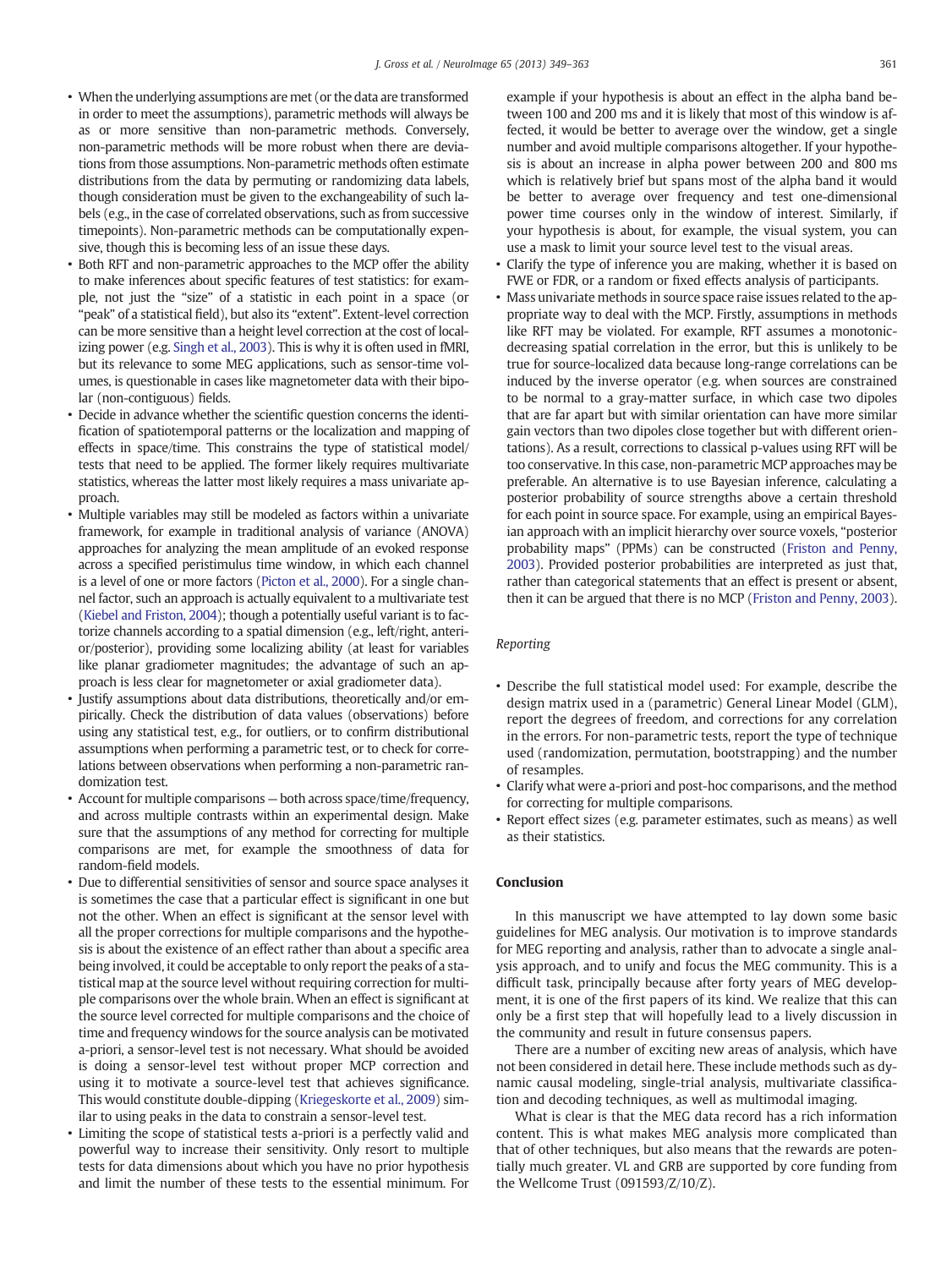#### <span id="page-14-0"></span>Acknowledgments

JG is supported by the Wellcome Trust (091928, 098433) and the Biotechnology and Biological Sciences Research Council (B/I006494/ 1). RH and JT are supported by the UK Medical Research Council (MC\_US\_A060\_0046).

#### References

- Adjamian, P., Barnes, G.R., Hillebrand, A., Holliday, I.E., Singh, K.D., Furlong, P.L., Harrington, E., Barclay, C.W., Route, P.J.G., 2004. Co-registration of magnetoencephalography with magnetic resonance imaging using bite-bar-based fiducials and surface-matching. Clin. Neurophysiol. 115, 691–698.
- Ashburner, J., Friston, K., 1997. Multimodal image coregistration and partitioning—a unified framework. Neuroimage 6, 209–217.
- Astolfi, L., Cincotti, F., Mattia, D., De Vico, Fallani F., Tocci, A., Colosimo, A., Salinari, S., Marciani, M.G., Hesse, W., Witte, H., Ursino, M., Zavaglia, M., Babiloni, F., 2008. Tracking the time-varying cortical connectivity patterns by adaptive multivariate estimators. IEEE Trans. Biomed. Eng. 55, 902–913.
- Attal, Y., Bhattacharjee, M., Yelnik, J., Cottereau, B., Lefèvre, J., Okada, Y., Bardinet, E., Chupin, M., Baillet, S., 2009. Modelling and detecting deep brain activity with MEG and EEG IRBM - Biomed. Eng. & Res. 30, 133.
- Baillet, S., Mosher, J.C., Leahy, R.M., 2001. Electromagnetic brain mapping. IEEE Signal Process. Mag. 18, 14–30.
- Baillet, S., Friston, K., Oostenveld, R., 2011. Academic software applications for electromagnetic brain mapping using MEG and EEG. Comput. Intell. Neurosci. 2011, 972050.
- Barbati, G., Porcaro, C., Zappasodi, F., Rossini, P.M., Tecchio, F., 2004. Optimisation of an independent component analysis approach for artifact identification and removal in magnetoencephalographic signals. Clin. Neurophysiol. 115, 1220–1232.
- Barnett, L., Seth, A.K., 2011. Behaviour of Granger causality under filtering: theoretical invariance and practical applications. J. Neurosci. Methods 201, 404–419.
- Brillinger, D.R., 2001. Time Series: Data Analysis and Theory. Society for Industrial Mathematics.
- Bruns, A., 2004. Fourier-, Hilbert- and wavelet-based signal analysis: are they really different approaches? J. Neurosci. Methods 137, 321–332.
- Bullmore, E.T., Bassett, D.S., 2011. Brain graphs: graphical models of the human brain connectome. Annu. Rev. Clin. Psychol. 7, 113–140.
- Bullmore, E., Sporns, O., 2009. Complex brain networks: graph theoretical analysis of structural and functional systems. Nat. Rev. Neurosci. 10, 186–198.
- Burgess, R.C., Barkley, G.L., Bagić, A.I., 2011. Turning a new page in clinical magnetoencephalography: practicing according to the first clinical practice guidelines. J. Clin. Neurophysiol. 28, 336–340.

Buzsaki, G., 2007. The structure of consciousness. Nature 446, 267.

- Carbonell, F., Galán, L., Valdés, P., Worsley, K., Biscay, R.J., Díaz-Comas, L., Bobes, M.A., Parra, M., 2004. Random field-union intersection tests for EEG/MEG imaging. Neuroimage 22, 268–276.
- Carbonell, F., Worsley, K.J., Trujillo-Barreto, N.J., Sotero, R.C., 2009. Random fields– union intersection tests for detecting functional connectivity in EEG/MEG imaging. Hum. Brain Mapp. 30, 2477–2486.
- Cheung, B.L., Riedner, B.A., Tononi, G., Van Veen, B.D., 2010. Estimation of cortical connectivity from EEG using state-space models. IEEE Trans. Biomed. Eng. 57, 2122–2134.
- Clementz, B.A., Barber, S.K., Dzau, J.R., 2002. Knowledge of stimulus repetition affects the magnitude and spatial distribution of low-frequency event-related brain potentials. Audiol. Neurootol. 7, 303–314.
- Cottereau, B., Jerbi, K., Baillet, S., 2007. Multiresolution imaging of MEG cortical sources using an explicit piecewise model. Neuroimage 38, 439–451.
- Dannhauer, M., Lanfer, B., Wolters, C.H., Knösche, T.R., 2011. Modeling of the human skull in EEG source analysis. Hum. Brain Mapp. 32, 1383–1399.
- Darvas, F., Rautiainen, M., Pantazis, D., Baillet, S., Benali, H., Mosher, J.C., Garnero, L., Leahy, R.M., 2005. Investigations of dipole localisation accuracy in MEG using the bootstrap. Neuroimage 25, 355–368.
- Darvas, F., Ermer, J.J., Mosher, J.C., Leahy, R.M., 2006. Generic head models for atlasbased EEG source analysis. Hum. Brain Mapp. 27, 129–143.
- Fischl, B., Sereno, M.I., Dale, A.M., 1999. Cortical surface-based analysis. II: Inflation, flattening, and a surface-based coordinate system. Neuroimage 9, 195–207.
- Fischl, B., Liu, A., Dale, A.M., 2001. Automated manifold surgery: constructing geometrically accurate and topologically correct models of the human cerebral cortex. IEEE Trans. Med. Imaging 20, 70–80.
- Flandrin, P., 1999. Time–Frequency/Time–Scale Analysis. Academic Press.
- Florin, E., Gross, J., Pfeifer, J., Fink, G.R., Timmermann, L., 2010. The effect of filtering on Granger causality based multivariate causality measures. Neuroimage 50, 577–588. Friston, K.J., Penny, W., 2003. Posterior probability maps and SPMs. Neuroimage 19,
- 1240–1249. Friston, K.J., Stephan, K.M., Heather, J.D., Frith, C.D., Ioannides, A.A., Liu, L.C., Rugg, M.D.,
- Vieth, J., Keber, H., Hunter, K., Frackowiak, R.S., 1996. A multivariate analysis of evoked responses in EEG and MEG data. Neuroimage 3, 167–174.
- Friston, K.J., Ashburner, J., Kiebel, S., Nichols, T., Penny, W., 2007. Statistical Parametric Mapping: The Analysis of Functional Brain Images. Academic Press.
- Fuchs, M., Wagner, M., Kastner, J., 2004. Confidence limits of dipole source reconstruction results. Clin. Neurophysiol. 115, 1442–1451.
- Fuchs, M., Wagner, M., Kastner, J., 2007. Development of volume conductor and source models to localize epileptic foci. J. Clin. Neurophysiol. 24, 101–119.
- Genovese, C.R., Lazar, N.A., Nichols, T., 2002. Thresholding of statistical maps in functional neuroimaging using the false discovery rate. Neuroimage 15, 870–878.
- Graimann, B., Huggins, J.E., Levine, S.P., Pfurtscheller, G., 2002. Visualization of significant ERD/ERS patterns in multichannel EEG and ECoG data. Clin. Neurophysiol. 113, 43–47.
- Greenblatt, R.E., Pflieger, M.E., Ossadtchi, A.E., 2012. Connectivity measures applied to human brain electrophysiological data. J. Neurosci. Methods 207, 1–16.
- Gross, J., Ioannides, A.A., 1999. Linear transformations of data space in MEG. Phys. Med. Biol. 44, 2081–2097.
- Gross, J., Kujala, J., Hämäläinen, M., Timmermann, L., Schnitzler, A., Salmelin, R., 2001. Dynamic imaging of coherent sources: studying neural interactions in the human brain. Proc. Natl. Acad. Sci. U. S. A. 98, 694–699.
- Gross, J., Timmermann, L., Kujala, J., Salmelin, R., Schnitzler, A., 2003. Properties of MEG tomographic maps obtained with spatial filtering. Neuroimage 19, 1329–1336.
- Guilford, P., Fruchter, B., 1978. Fundamental Statistics in Psychology and Education. McGraw-Hill, New York.
- Haag, J., Borst, A., 1997. Encoding of visual motion information and reliability in spiking and graded potential neurons. J. Neurosci. 17, 4809–4819.
- Hämäläinen, M.S., Ilmoniemi, R.J., 1994. Interpreting magnetic fields of the brain: minimum norm estimates. Med. Biol. Eng. Comput. 32, 35–42.
- Handy, T.C., 2005. Event-Related Potentials: A Methods Handbook. The MIT Press.
- Hansen, P., Kringelbach, M., Salmelin, R., 2010. MEG: An Introduction to Methods. OUP USA. Hauk, O., Wakeman, D.G., Henson, R., 2011. Comparison of noise-normalized minimum norm estimates for MEG analysis using multiple resolution metrics. Neuroimage 54, 1966–1974.
- Henson, R.N., Mouchlianitis, E., Friston, K.J., 2009. MEG and EEG data fusion: simultaneous localisation of face-evoked responses. Neuroimage 47, 581–589.
- Henson, R.N., Flandin, G., Friston, K.J., Mattout, J., 2010. A parametric empirical Bayesian framework for fMRI-constrained MEG/EEG source reconstruction. Hum. Brain Mapp. 31, 1512–1531.
- Hillebrand, A., Barnes, G.R., 2003. The use of anatomical constraints with MEG beamformers. Neuroimage 20, 2302–2313.
- Hillebrand, A., Barnes, G.R., 2005. Beamformer analysis of MEG data. Int. Rev. Neurobiol. 68, 149–171.
- Hillebrand, A., Barnes, G.R., 2011. Practical constraints on estimation of source extent with MEG beamformers. Neuroimage 54, 2732–2740.

Hillebrand, A., Singh, K.D., Holliday, I.E., Furlong, P.L., Barnes, G.R., 2005. A new approach to neuroimaging with magnetoencephalography. Hum. Brain Mapp. 25, 199–211.

Holliday, I.E., Barnes, G.R., Hillebrand, A., Singh, K.D., 2003. Accuracy and applications of group MEG studies using cortical source locations estimated from participants' scalp surfaces. Hum. Brain Mapp. 20, 142–147.

- Hoogenboom, N., Schoffelen, J.M., Oostenveld, R., Parkes, L.M., Fries, P., 2006. Localizing human visual gamma-band activity in frequency, time and space. Neuroimage 29, 764–773.
- Huang, M.X., Mosher, J.C., Leahy, R.M., 1999. A sensor-weighted overlapping-sphere head model and exhaustive head model comparison for MEG. Phys. Med. Biol. 44, 423–440.
- Ille, N., Berg, P., Scherg, M., 2002. Artifact correction of the ongoing EEG using spatial filters based on artifact and brain signal topographies. J. Clin. Neurophysiol. 19, 113–124.

Ioannides, A.A., 2007. Dynamic functional connectivity. Curr. Opin. Neurobiol. 17, 161–170.

- Jerbi, K., Lachaux, J.P., N'Diaye, K., Pantazis, D., Leahy, R.M., Garnero, L., Baillet, S., 2007. Coherent neural representation of hand speed in humans revealed by MEG imaging. Proc. Natl. Acad. Sci. U. S. A. 104 (18), 7676–7681.
- Jerbi, K., Mosher, J.C., Baillet, S., Leahy, R.M., 2002. On MEG forward modelling using multipolar expansions. Phys. Med. Biol. 47, 523–555.
- Jung, T.P., Makeig, S., Humphries, C., Lee, T.W., McKeown, M.J., Iragui, V., Sejnowski, T.J., 2000. Removing electroencephalographic artifacts by blind source separation. Psychophysiology 37, 163–178.
- Kiebel, S.J., Friston, K.J., 2004. Statistical parametric mapping for event-related potentials: I. Generic considerations. Neuroimage 22, 492–502.
- Kiebel, S.J., Tallon-Baudry, C., Friston, K.J., 2005. Parametric analysis of oscillatory activity as measured with EEG/MEG. Hum. Brain Mapp. 26, 170–177.
- Kiebel, S.J., Daunizeau, J., Phillips, C., Friston, K.J., 2008. Variational Bayesian inversion of the equivalent current dipole model in EEG/MEG. Neuroimage 39, 728–741.
- Kiebel, S.J., Garrido, M.I., Moran, R., Chen, C.-C., Friston, K.J., 2009. Dynamic causal modeling for EEG and MEG. Hum. Brain Mapp. 30, 1866–1876.
- Knösche, T.R., 2002. Transformation of whole-head MEG recordings between different sensor positions. Biomed. Tech. Biomed. Eng. 47, 59–62.
- Kriegeskorte, N., Simmons, W.K., Bellgowan, P.S., Baker, C.I., 2009. Circular analysis in systems neuroscience: the dangers of double dipping. Nat. Neurosci. 12, 535–540.
- Laskaris, N.A., Liu, L.C., Ioannides, A.A., 2003. Single-trial variability in early visual neuromagnetic responses: an explorative study based on the regional activation contributing to the N70m peak. Neuroimage 20, 765–783.
- Laskaris, N.A., Fotopoulos, S., Ioannides, A.A., 2004. Mining information from eventrelated recordings. IEEE Signal Process. Mag. 21, 66–77.
- Le Van Quyen, M., Foucher, J., Lachaux, J., Rodriguez, E., Lutz, A., Martinerie, J., Varela, F.J., 2001. Comparison of Hilbert transform and wavelet methods for the analysis of neuronal synchrony. J. Neurosci. Methods 111, 83–98.
- Lindner, M., Vicente, R., Priesemann, V., Wibral, M., 2011. TRENTOOL: a Matlab open source toolbox to analyse information flow in time series data with transfer entropy. BMC Neurosci. 12, 119.
- Litvak, V., Friston, K., 2008. Electromagnetic source reconstruction for group studies. Neuroimage 42, 1490–1498.
- Liu, A.K., Belliveau, J.W., Dale, A.M., 1998. Spatiotemporal imaging of human brain activity using functional MRI constrained magnetoencephalography data: Monte Carlo simulations. Proc. Natl. Acad. Sci. U. S. A. 95, 8945–8950.